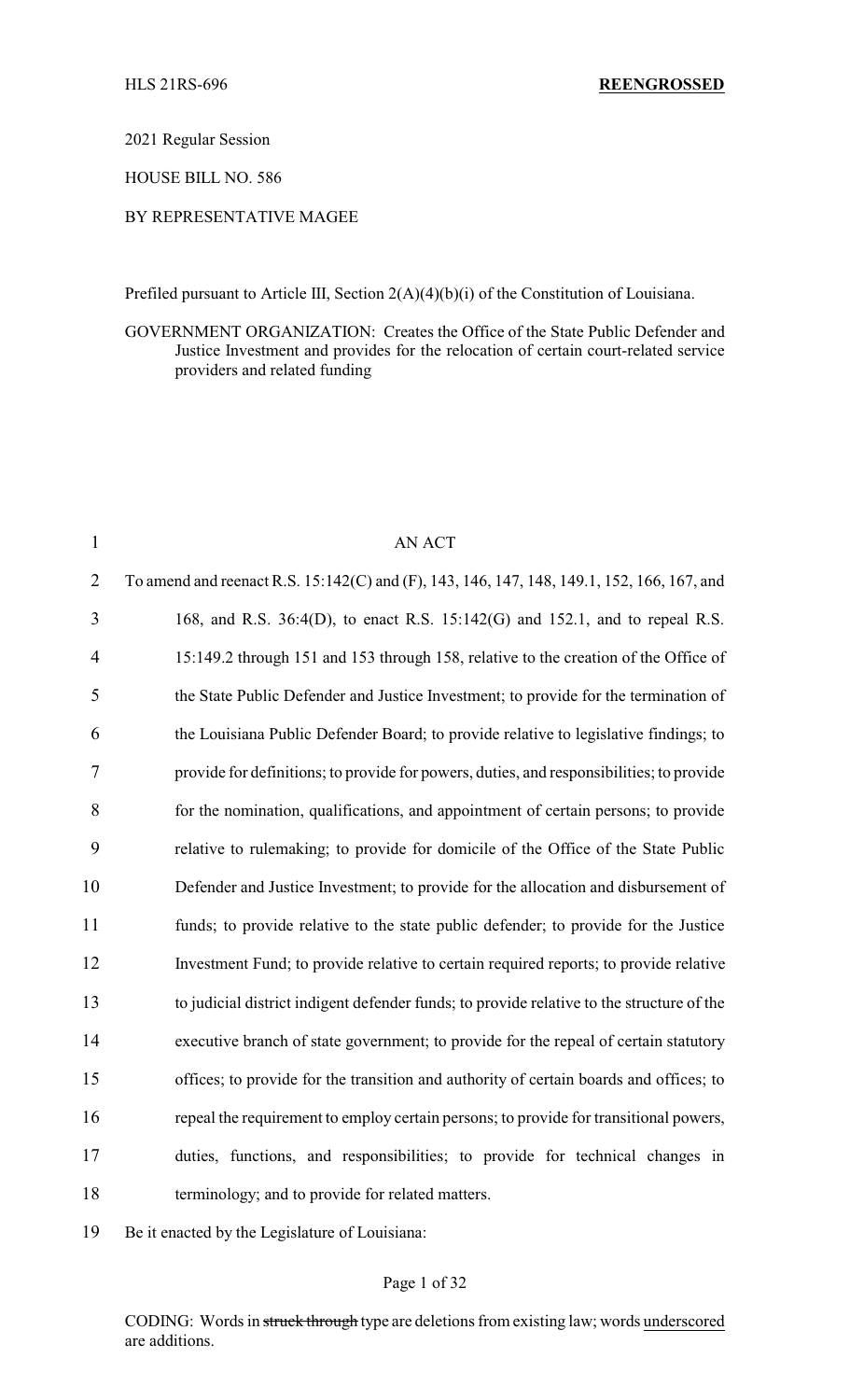| $\mathbf{1}$   | Section 1. R.S. 15:142(C) and (F), 143, 146, 147, 148, 149.1, 152, 166, 167, and 168     |
|----------------|------------------------------------------------------------------------------------------|
| $\overline{2}$ | are hereby amended and reenacted and R.S. 15:142(G) and 152.1 are hereby enacted to read |
| 3              | as follows:                                                                              |
| 4              | §142. Legislative findings                                                               |
| 5              | ∗<br>*<br>∗                                                                              |
| 6              | C. The legislature recognizes that the uniform application of statewide                  |
| 7              | standards and guidelines to be established by the Louisiana Public Defender Board        |
| 8              | Office of the State Public Defender and Justice Investment is an important means of      |
| 9              | achieving a more consistent delivery of quality representation throughout the state.     |
| 10             | To that end, it is the express intention of the legislature that the Louisiana Public    |
| 11             | Defender Act of 2007 is designed, to the extent practicable and feasible, to provide     |
| 12             | for the delivery of public defender services which meet the requirements established     |
| 13             | by Strickland v. Washington, 466 U.S. 668, 104 S.Ct. 2052, 80 L.Ed.2d 674 (1984)         |
| 14             | and its progeny as adopted by the Louisiana Supreme Court.                               |
| 15             | $\ast$<br>*<br>*                                                                         |
| 16             | F. It is the express intention of the legislature that the Louisiana Public              |
| 17             | <b>Defender Board Office of the State Public Defender and Justice Investment respect</b> |
| 18             | local differences in practice and custom regarding the delivery of public defender       |
| 19             | services. The provisions of this Part are to be construed to preserve the operation of   |
| 20             | district public defender programs offices which provide effective assistance of          |
| 21             | counsel and meet performance standards in whatever form of delivery that local           |
| 22             | district has adopted, provided that method of delivery is consistent with standards      |
| 23             | and guidelines adopted by the board office pursuant to rules and as required by          |
| 24             | statute.                                                                                 |
| 25             | G. The office shall not be obligated to pay any monies as contemplated by                |
| 26             | the court in <i>State v. Touchet</i> , 642 So.2d 1213 (La. 1994), unless the accused is  |
| 27             | represented by a public defender.                                                        |
| 28             | §143. Definitions                                                                        |
| 29             | As used in this Part, the following words have the following meanings:                   |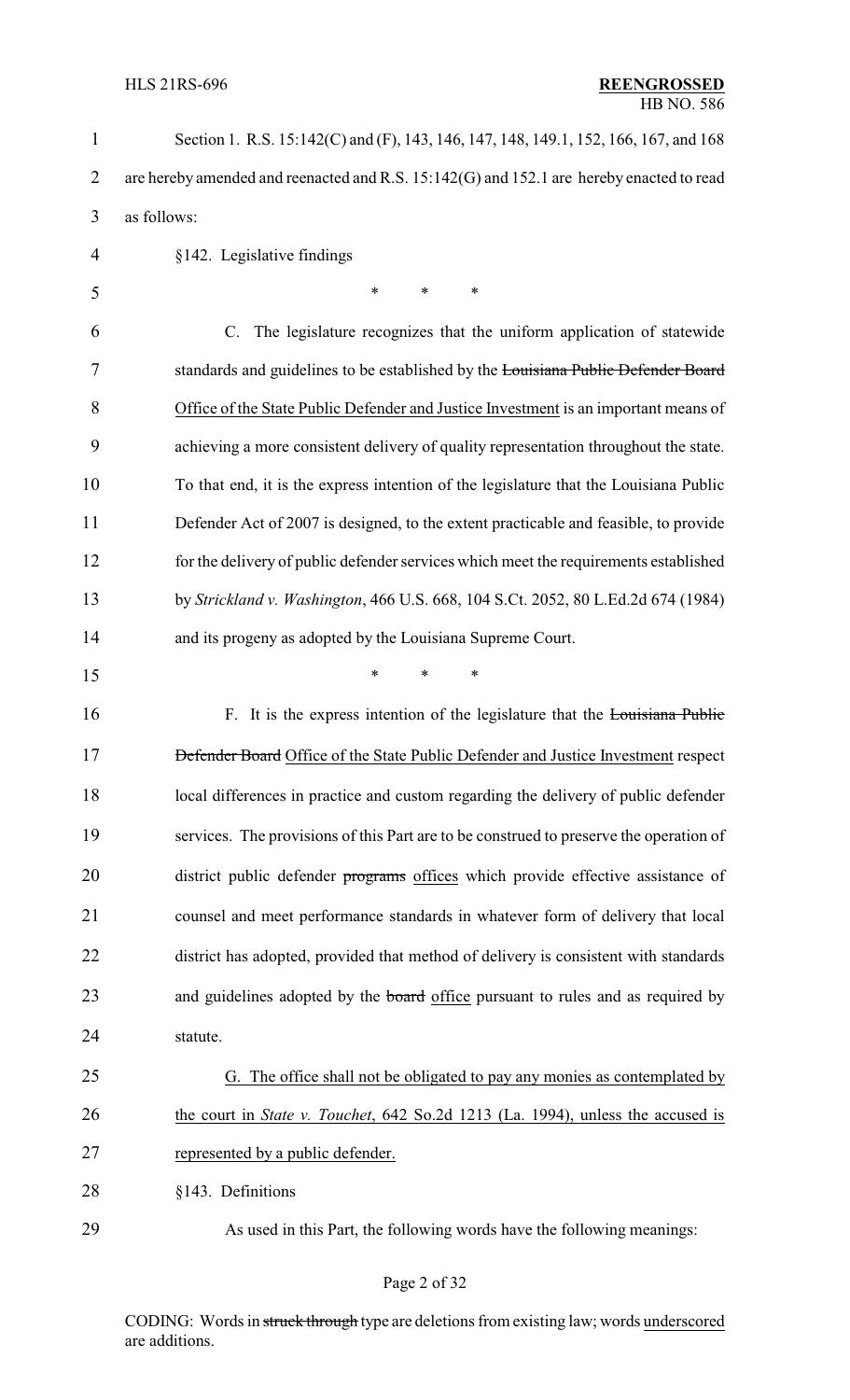| 1              | "Board" means the Louisiana Public Defender Board authorized to<br>(1)                            |
|----------------|---------------------------------------------------------------------------------------------------|
| 2              | regulate public defender services.                                                                |
| 3              | (2) "Board office" means the headquarters of the board located in East Baton                      |
| $\overline{4}$ | Rouge Parish.                                                                                     |
| 5              | $\left(\frac{1}{2}\right)$ "District indigent defender fund" means the judicial district indigent |
| 6              | defender fund as provided for in R.S. 15:168.                                                     |
| 7              | $\left(\frac{4}{2}\right)$ "District office" means the office of a district public defender as    |
| 8              | provided for in R.S. 15:161.                                                                      |
| 9              | "District public defender" or "chief indigent defender" means an<br>$\left( 5\right)$ $(3)$       |
| 10             | attorney employed by or under contract with the board to supervise service providers              |
| 11             | and enforce standards and guidelines within a judicial district or multiple judicial              |
| 12             | districts.                                                                                        |
| 13             | $\left(\frac{6}{4}\right)$ "Indigent defendant" means a person that has been determined under     |
| 14             | the provisions of R.S. 15:175 to be indigent and financially unable to retain private             |
| 15             | counsel.                                                                                          |
| 16             | "Indigent defender services program" "Contract programs" or "the<br>(7)(5)                        |
| 17             | program" means the activities directed toward the accomplishment of providing                     |
| 18             | indigent defender services under the Louisiana Public Defender Act.                               |
| 19             | "Office" means the Office of the State Public Defender and Justice<br>(6)                         |
| 20             | Investment authorized to regulate and fund public defender services and to provide                |
| 21             | financial support to district public defender offices and other service programs that             |
| 22             | provide services to persons in the criminal justice system.                                       |
| 23             | $(8)(7)$ "Public defender" or "indigent defender" means an attorney employed                      |
| 24             | by or under contract with the <b>board</b> office, the district public defender, or regional      |
| 25             | director, where applicable, or nonprofit organization contracting with the board,                 |
| 26             | district public defender, regional director, where applicable, or the board to provide            |
| 27             | legal counsel to an indigent person in a criminal proceeding.                                     |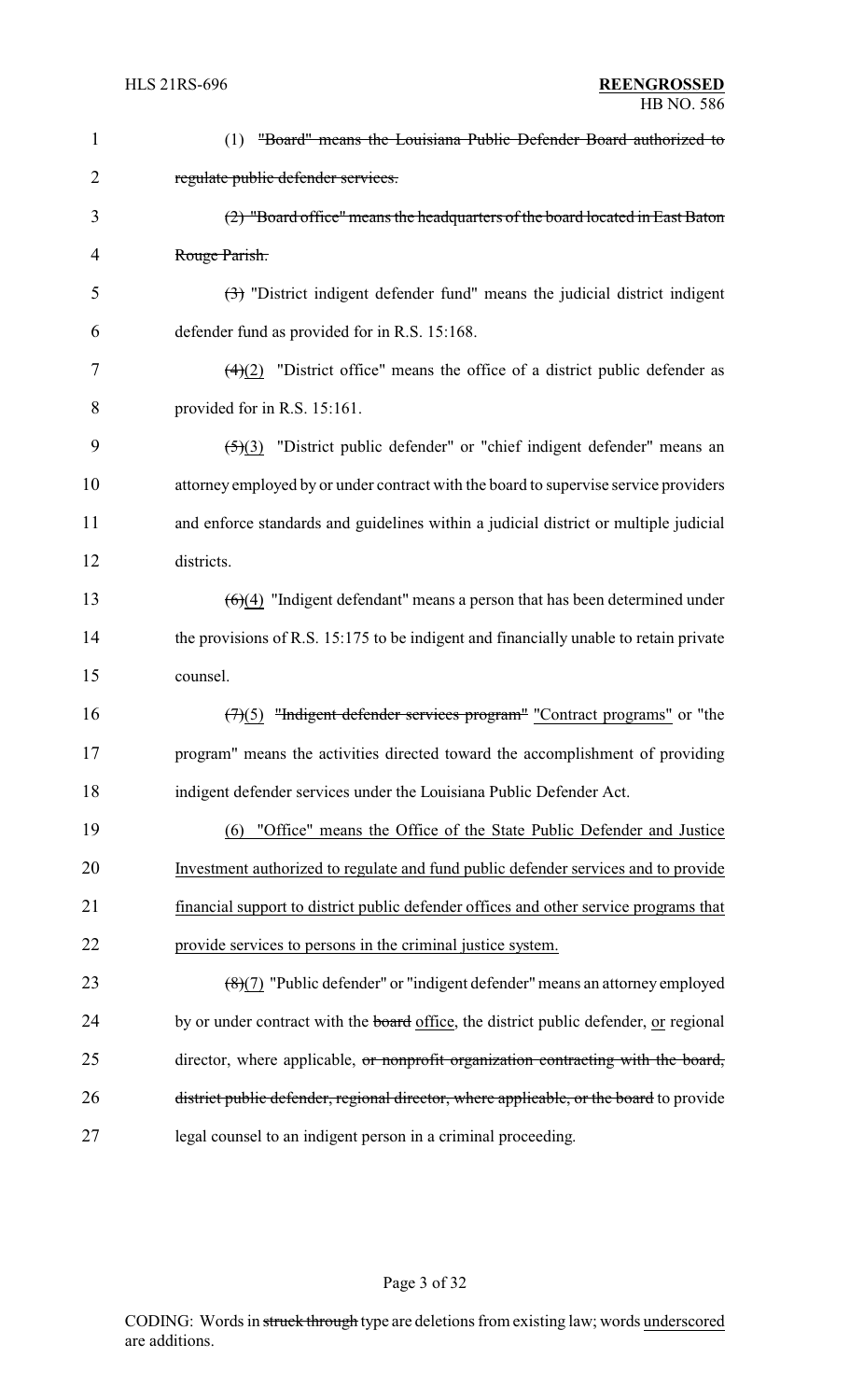| 1              | $\left(\frac{9}{8}\right)$ "Public defender services" or "indigent defender services" means the |
|----------------|-------------------------------------------------------------------------------------------------|
| $\overline{2}$ | providing of legal services to indigent persons in criminal proceedings in which the            |
| 3              | right to counsel attaches under the United States and Louisiana constitutions.                  |
| 4              | $(\pm 0)(9)$ "Regional director" means the person in the employment of the board                |
| 5              | office chosen to oversee and enforce standards and guidelines within a service region           |
| 6              | created by the <b>board</b> office.                                                             |
| 7              | $(\pm 1)(10)$ "Regional office" means the office established for a service region               |
| 8              | as provided for in R.S. 15:159.                                                                 |
| 9              | $(12)(11)$ "Revenue" or "self-generated revenue" means all revenue received                     |
| 10             | by a judicial district including revenue received as a result of grants or donations or         |
| 11             | other forms of assistance.                                                                      |
| 12             | "Service program" means a non-governmental entity that provides<br>(12)                         |
| 13             | assistance to or representation of defendants or other persons in the criminal justice          |
| 14             | system and that is qualified with the United States Internal Revenue Service for an             |
| 15             | exemption from federal income tax under Section 501(c) of the Internal Revenue                  |
| 16             | Code.                                                                                           |
| 17             | (13) "Service region" means one of the public defender service regions                          |
| 18             | created by the board office as authorized in R.S. 15:159.                                       |
| 19             | "State Public Defender public defender" means the person in the<br>(14)                         |
| 20             | employment of the board chosen pursuant to R.S. $15:146(B)$ to administer the                   |
| 21             | statewide public defender system for the delivery of public defender services.                  |
| 22             | §146. Louisiana Public Defender Board Office of the State Public Defender and                   |
| 23             | Justice Investment; nominating committee; confirmation                                          |
| 24             | $A_{\cdot}(1)$ There is hereby created and established as a state agency within the             |
| 25             | office of the governor the Louisiana Public Defender Board Office of the State                  |
| 26             | Public Defender and Justice Investment to provide for the supervision,                          |
| 27             | administration, and delivery of a statewide public defender system, which shall                 |
| 28             | deliver uniform public defender services in all courts in this state, and to provide            |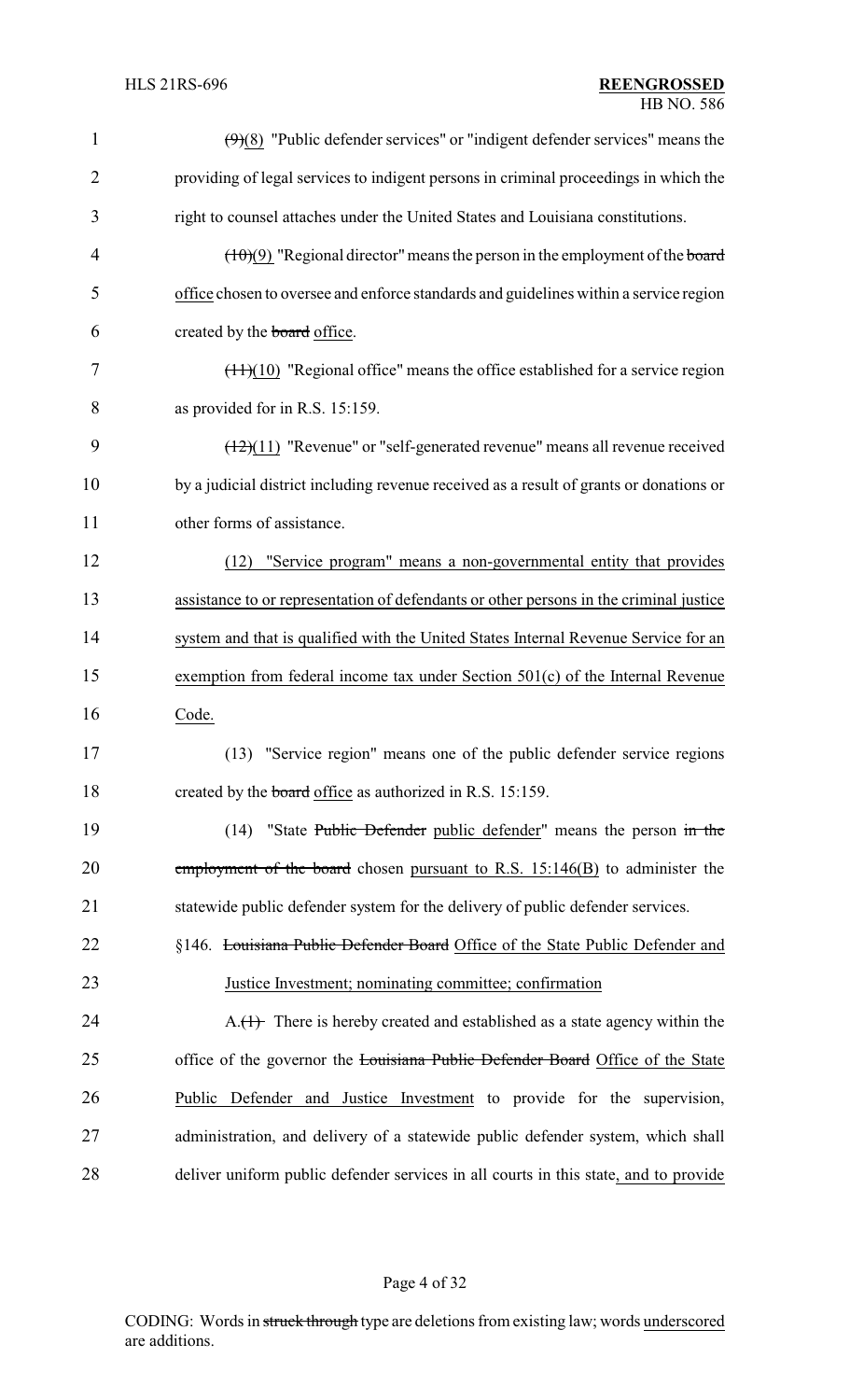| 1  | financial support to programs that provide services to persons in the criminal justice    |
|----|-------------------------------------------------------------------------------------------|
| 2  | system. The board shall be a body corporate with the power to sue and be sued.            |
| 3  | (2) The board and its agents and employees shall be subject to the Code of                |
| 4  | Governmental Ethics, the law relative to public records and open meetings, the law        |
| 5  | relative to public bid and procurement, and all other provisions of law applicable to     |
| 6  | state agencies.                                                                           |
| 7  | (3) The two members of the Louisiana Public Defender Board appointed by                   |
| 8  | the president of the Louisiana State Bar Association, the member appointed by the         |
| 9  | chairman of the Louisiana State Law Institute's Children's Code Committee, the            |
| 10 | member appointed by the President of the Louisiana Chapter of the Louis A.                |
| 11 | Martinet Society, the member appointed by the Louisiana Interchurch Conference,           |
| 12 | the two members appointed by the governor and the four members appointed by the           |
| 13 | governor and nominated by the four law schools, as formerly provided in this              |
| 14 | Section, shall terminate their service on August 1, 2016.                                 |
| 15 | (4) To the extent practicable, the board shall be comprised of members who                |
| 16 | reflect the racial and gender makeup of the general population of the state, and who      |
| 17 | are geographically representative of all portions of the state.                           |
| 18 | (5) When a vacancy occurs, whether by expiration of a term, resignation, or               |
| 19 | other event, the board staff shall submit to the appointing entity a list identifying the |
| 20 | residency of the current board members by congressional district, and request that,       |
| 21 | to the extent possible, the entity make the appointment from the residents of under-      |
| 22 | represented districts.                                                                    |
| 23 | B.(1) The board shall consist of eleven members.                                          |
| 24 | (2) Persons appointed to the board shall have significant experience in the               |
| 25 | defense of criminal proceedings or shall have demonstrated a strong commitment to         |
| 26 | quality representation in indigent defense matters. No person shall be appointed to       |
| 27 | the board who has received compensation to be an elected judge, elected official,         |
| 28 | judicial officer, prosecutor, law enforcement official, indigent defense provider, or     |
| 29 | employees of all such persons, within a two-year period prior to appointment. No          |

# Page 5 of 32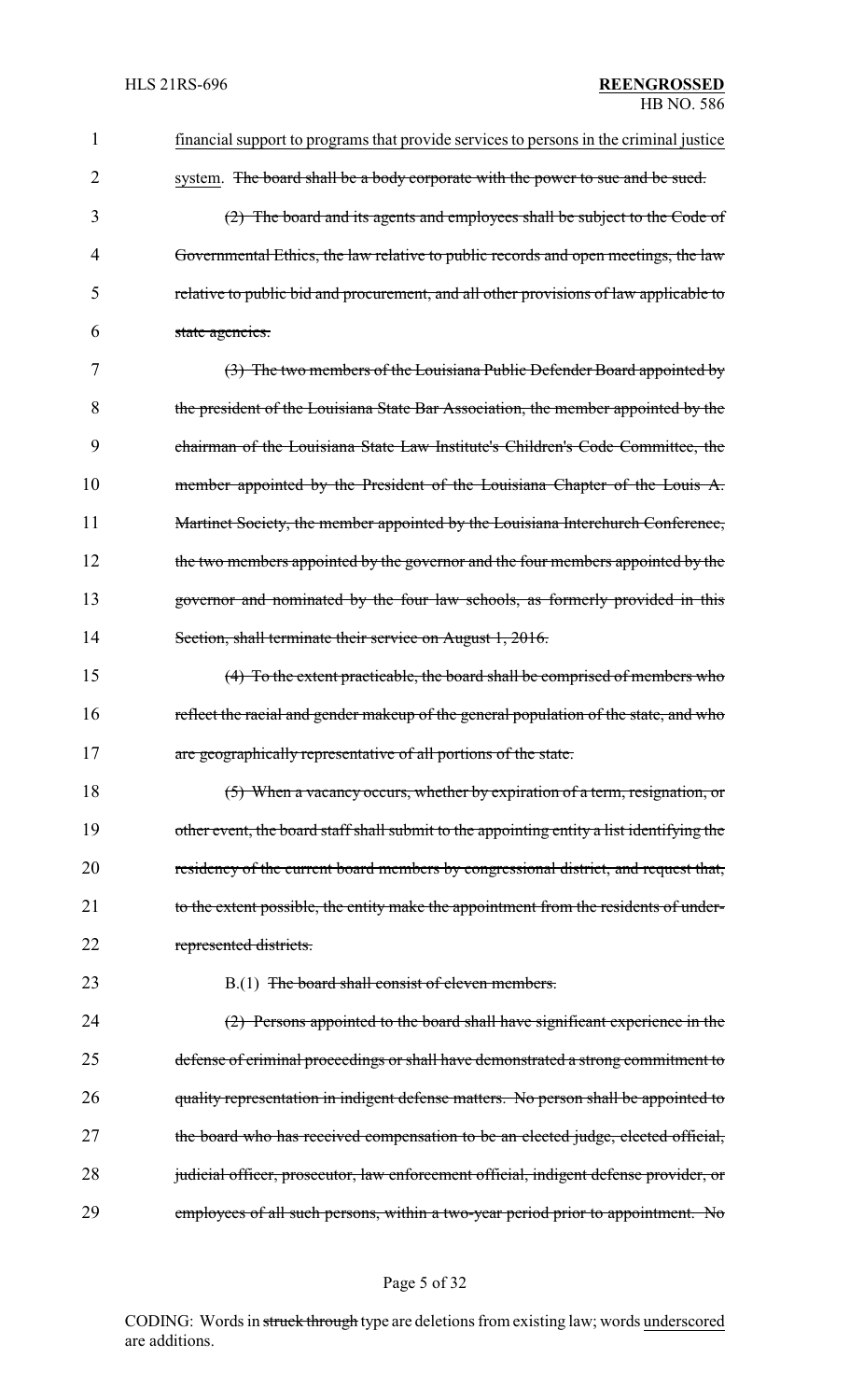| 1              | active part-time, full-time, contract or court-appointed indigent defense provider, or |
|----------------|----------------------------------------------------------------------------------------|
| $\overline{2}$ | active employees of such persons, may be appointed to serve on the board as a voting   |
| 3              | member. No person having an official responsibility to the board, administratively     |
| 4              | or financially, or their employee shall be appointed to the board during their term of |
| 5              | office. The majority of board members shall be current members of the Louisiana        |
| 6              | State Bar Association. Representatives of the client community shall not be            |
| 7              | prohibited from serving as voting members of the board.                                |
| 8              | (3) The members shall be selected as follows:                                          |
| 9              | (a) The governor shall appoint five members, one from each appellate court             |
| 10             | district, and shall designate the chairman.                                            |
| 11             | (b) The five members shall be appointed from a list of three nominees                  |
| 12             | submitted to the governor by a majority of the district public defenders providing     |
| 13             | public defender services in each appellate district.                                   |
| 14             | (c) The chief justice of the Supreme Court of Louisiana shall appoint four             |
| 15             | members, one member shall be a juvenile justice advocate; one member shall be a        |
| 16             | retired judge with criminal law experience; and two members shall be at large.         |
| 17             | (d) The president of the Senate and the speaker of the House of                        |
| 18             | Representatives shall each appoint one member.                                         |
| 19             | (e) All appointments to the board shall be subject to confirmation by the              |
| 20             | Senate.                                                                                |
| 21             | (4) A vacancy on the board shall be filled in the same manner as the original          |
| 22             | appointment.                                                                           |
| 23             | (5) Members of the board shall serve staggered terms of four years.                    |
| 24             | $C1(1)$ The board, by a vote of two-thirds of the members, may expel a                 |
| 25             | member who has accumulated three unexcused absences from board meetings during         |
| 26             | a twelve-month period.                                                                 |
| 27             | (2) If a member is expelled as provided by this Subsection, the board shall            |
| 28             | send written notice to the member informing him of his expulsion and notify the        |
| 29             | appropriate appointing authority of the vacancy on the board.                          |

# Page 6 of 32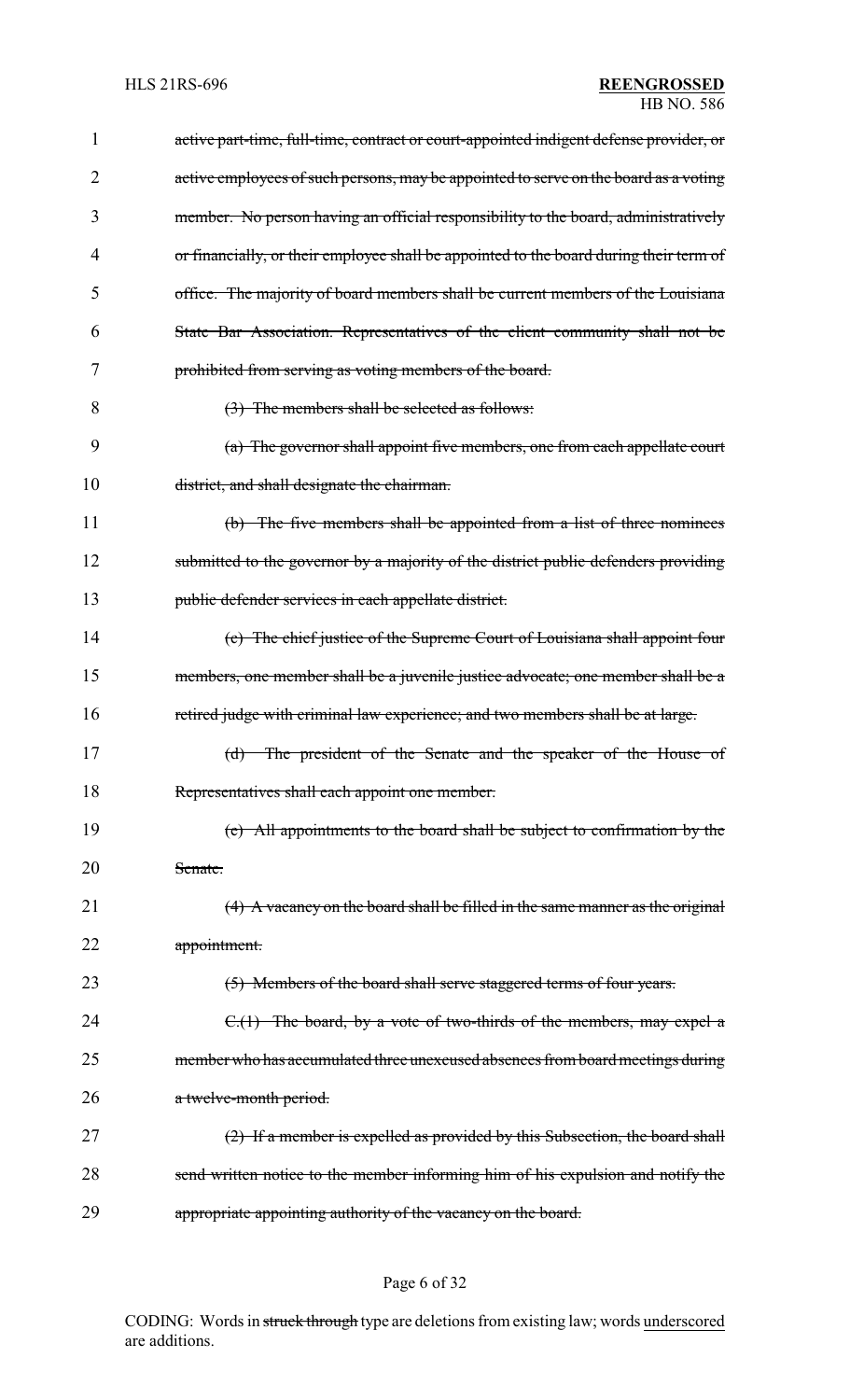| $\mathbf{1}$ | D. The board shall notify the appropriate appointing authority of any board              |
|--------------|------------------------------------------------------------------------------------------|
| 2            | vacancy which occurs for any reason.                                                     |
| 3            | There shall be a nominating committee consisting of the following:                       |
| 4            | (a) The chief justice of the Louisiana State Supreme Court, or his designee              |
| 5            | who shall be a supreme court justice.                                                    |
| 6            | (b) The speaker of the Louisiana House of Representatives, or his designee               |
| 7            | who shall be a member of the Louisiana House of Representatives.                         |
| 8            | (c) The president of the Louisiana State Bar Association, or his designee who            |
| 9            | shall be a member of the Louisiana State Bar Association.                                |
| 10           | (d) The chancellor of Southern University Law Center, or his designee who                |
| 11           | is an active or retired employee of the Southern University Law Center.                  |
| 12           | $(2)(a)$ The nominating committee shall provide a list of three nominees to the          |
| 13           | governor no later than sixty days after a vacancy occurs in the position of state public |
| 14           | A majority vote of the nominating committee shall be required to<br>defender.            |
| 15           | nominate persons to the position of state public defender.                               |
| 16           | The nominating committee is prohibited from nominating any person<br>(b)                 |
| 17           | who has ever held the position of an elected judge or district attorney.                 |
| 18           | From the list of nominees submitted by the nominating committee, the<br>(3)              |
| 19           | governor shall appoint the state public defender who shall also be the executive         |
| 20           | director for the Office of the State Public Defender and Justice Investment and who      |
| 21           | shall serve at the pleasure of the governor. If the nominating committee fails to        |
| 22           | submit three nominations within the time specified by Paragraph (2) of this              |
| 23           | Subsection, the governor shall make the appointment without nominations but              |
| 24           | subject to the qualifications provided by this Section. Each appointment by the          |
| 25           | governor shall be submitted to the Senate for confirmation, and every appointment        |
| 26           | confirmed by the Senate shall again be submitted by the governor to the Senate for       |
| 27           | confirmation every four years after the initial confirmation.                            |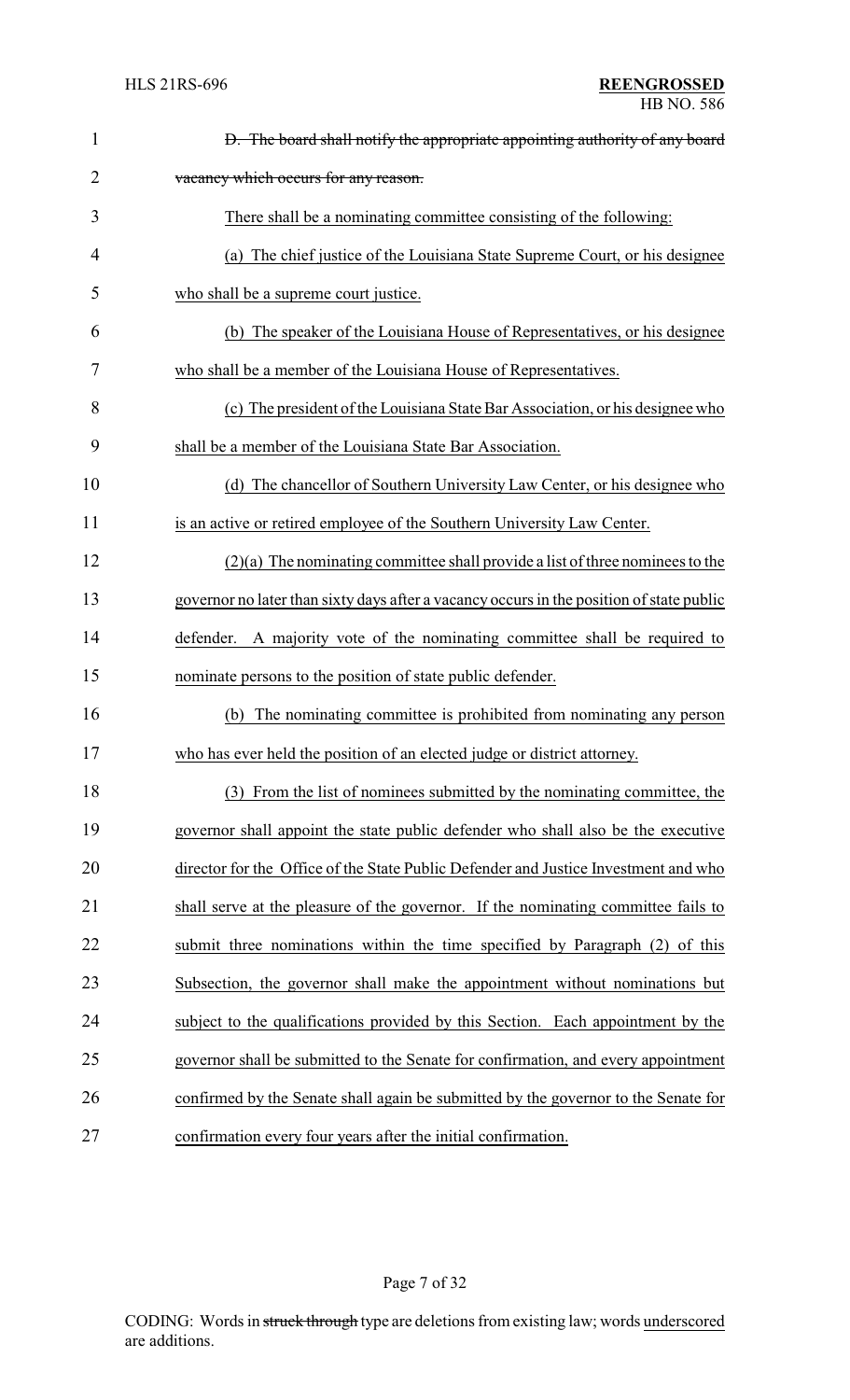| $\mathbf{1}$   | §147. Powers, duties, responsibilities                                                   |
|----------------|------------------------------------------------------------------------------------------|
| $\overline{2}$ | A. Except for the inherent regulatory authority of the Louisiana Supreme                 |
| 3              | Court provided for in Article V, Section 5 of the Constitution of Louisiana regarding    |
| $\overline{4}$ | the regulation of the practice of law, the Louisiana Public Defender Board office        |
| 5              | shall have all regulatory authority, control, supervision, and jurisdiction, including   |
| 6              | auditing and enforcement, and all power incidental or necessary to such regulatory       |
| 7              | authority, control, supervision, and jurisdiction over all aspects of the delivery of    |
| 8              | public defender services throughout the courts of the state of Louisiana.                |
| 9              | B. In addition to the powers and duties provided for in Subsection A of this             |
| 10             | Section, the board office shall:                                                         |
| 11             | (1) Employ an executive staff as provided for in R.S. 15:150 and regularly               |
| 12             | evaluate the performance of the executive staff necessary to carry out the duties of     |
| 13             | the office at the discretion of the state public defender.                               |
| 14             | (2) Adopt all rules necessary to implement the provisions of this Part as                |
| 15             | provided in R.S. 15:148 and in accordance with the Administrative Procedure Act.         |
| 16             | (3) Review and approve the Develop a strategic plan and budget proposals                 |
| 17             | submitted by the state public defender, for implementing this Part and for               |
| 18             | coordinating services provided by service programs, regional directors, where            |
| 19             | applicable, and district public defenders on behalf of the districts. The board shall    |
| 20             | consider variations in public defense practices, past practices and procedures, and      |
| 21             | conditions unique to each district in evaluating the strategic plan and budget           |
| 22             | proposals on the district level.                                                         |
| 23             | (4) Make an annual report to the legislature regarding the state of the board's          |
| 24             | office's operations and the status of public defender services it regulates. Such report |
| 25             | shall include at a minimum:                                                              |
| 26             | (a) Recommendations for all needed changes in the law regarding the board                |
| 27             | office or any regulated activity.                                                        |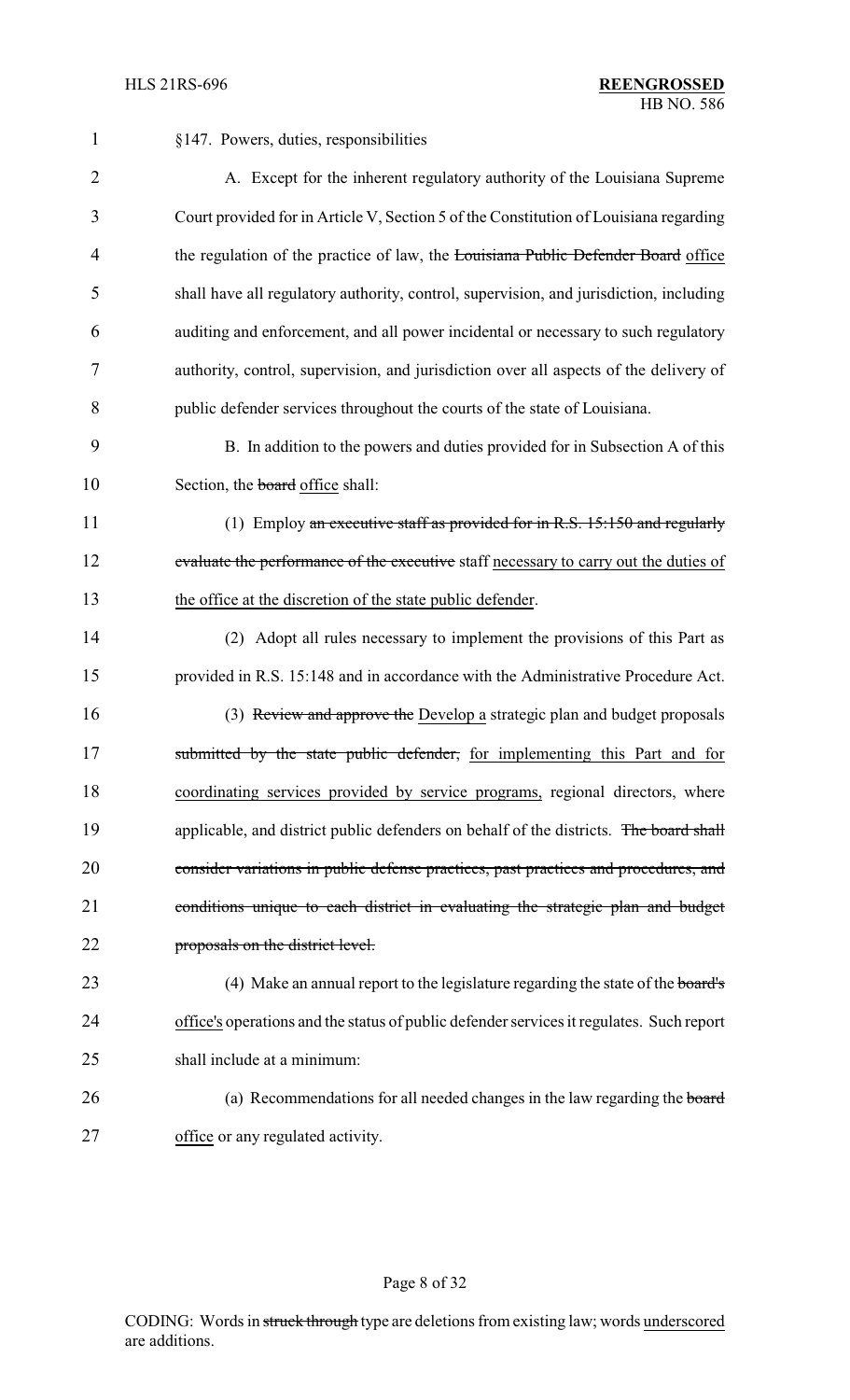| $\mathbf{1}$   | (b) A complete report on the receipt and expenditure of all funds received               |
|----------------|------------------------------------------------------------------------------------------|
| $\overline{2}$ | by the board office and the regional offices, where applicable, including district level |
| 3              | data.                                                                                    |
| 4              | (c) Comprehensive workload data.                                                         |
| 5              | $(5)(a)$ Establish, and modify as necessary, a plan of organization to conduct           |
| 6              | the business of regulating and controlling the delivery of public defender services      |
| 7              | under its jurisdiction efficiently and thoroughly.                                       |
| 8              | (b) The plan of organization shall provide for the capacity to:                          |
| 9              | (i) Administer the granting of contracts.                                                |
| 10             | (ii) Analyze and review investigative and audit reports and findings.                    |
| 11             | (iii) Provide for enforcement of <b>board</b> office rules as is necessary to the        |
| 12             | efficient and thorough regulation and governance of public defender services under       |
| 13             | its jurisdiction.                                                                        |
| 14             | (6) Incur such expenses and obligations, within the fiscal limits available to           |
| 15             | the board office, as are necessary to the efficient and thorough regulation and          |
| 16             | governance of the delivery of public defender services under its jurisdiction and        |
| 17             | establish and maintain an accounting system which complies with law.                     |
| 18             | Approve, prior to its presentation to the legislature and again after<br>(7)             |
| 19             | appropriation prior to allocation, the budget for the board office.                      |
| 20             | (8) Issue a written response to any formal request from the governor and the             |
| 21             | legislature or any committee thereof.                                                    |
| 22             | (9) Appear before any committee of the legislature upon request of the                   |
| 23             | president of the Senate, the speaker of the House, or the chairman of any legislative    |
| 24             | committee.                                                                               |
| 25             | (10) Review any proposal to create permanent staff positions and approve                 |
| 26             | if deemed appropriate.                                                                   |
| 27             | (11) Prepare and submit to the Joint Legislative Committee on the Budget                 |
| 28             | on or before March first of each year an annual financial report which outlines the      |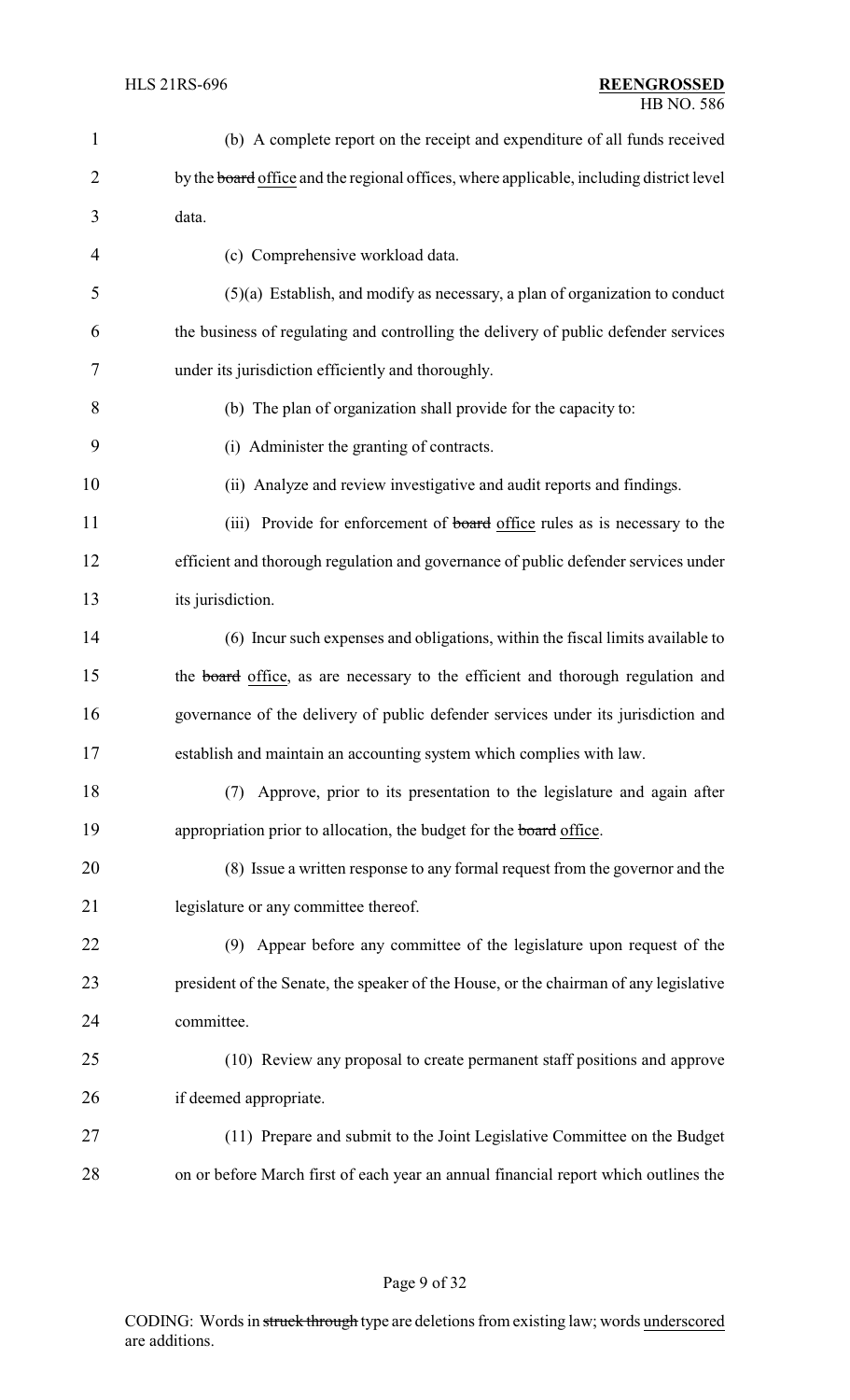| 1              | expenditures of local, state, and federal funds for the previous calendar year for      |
|----------------|-----------------------------------------------------------------------------------------|
| $\overline{2}$ | review by the Joint Legislative Committee on the Budget.                                |
| 3              | (12) Draft, administer, and furnish reporting forms to the district public              |
| $\overline{4}$ | defender, which request detailed information of the district's workload, resources,     |
| 5              | employees, and expenditures for the previous fiscal year based on the uniform           |
| 6              | definition of a "case" as defined in R.S. 15:174(C).                                    |
| 7              | (13) Collect, prepare, and submit an annual report to the legislative auditor.          |
| 8              | (14) Administer the DNA Testing Post-Conviction Relief for Indigents Fund               |
| 9              | as required under the provisions of Code of Criminal Procedure Article 926.1.           |
| 10             | (15) Arrange for locations, which have adequate space to accommodate the                |
| 11             | public, to conduct its meetings. Allocate funding to the following:                     |
| 12             | (a) Public defenders, for services as more specifically provided by this Part.          |
| 13             | Service programs for services provided for the assistance to and<br>(b)(i)              |
| 14             | representation of persons in the criminal judicial system.                              |
| 15             | The office shall submit for approval to the Joint Legislative Committee<br>(ii)         |
| 16             | on the Budget each service program that is to receive funding pursuant to this Part.    |
| 17             | (16) Adopt rules for the establishment of salary ranges for attorneys and               |
| 18             | support staff delivering public defender services, taking into consideration variations |
| 19             | in public defense practices and procedures in rural, urban, and suburban districts as   |
| 20             | well as professional experience.                                                        |
| 21             | (17) Supervise the activities of staff and apply reasonable controls for the            |
| 22             | supervision of spending, accounting, and discretionary grants. The board shall seek     |
| 23             | the assistance of the legislative auditor or an internal auditor to ensure that staff   |
| 24             | discretion is subject to supervision consistent with the Louisiana Local Government     |
| 25             | Budget Act, R.S. 39:1301 et seq. The board's office's supervision shall include         |
| 26             | reviewing details regarding expert witness funds or other case-specific grants,         |
| 27             | including the confidential work product of attorneys in litigation, compensation, and   |
| 28             | records supporting fees of experts and others, and analysis of the efficiency and       |
| 29             | effectiveness of programs. The attorney-client privilege and confidentiality that       |
|                |                                                                                         |

# Page 10 of 32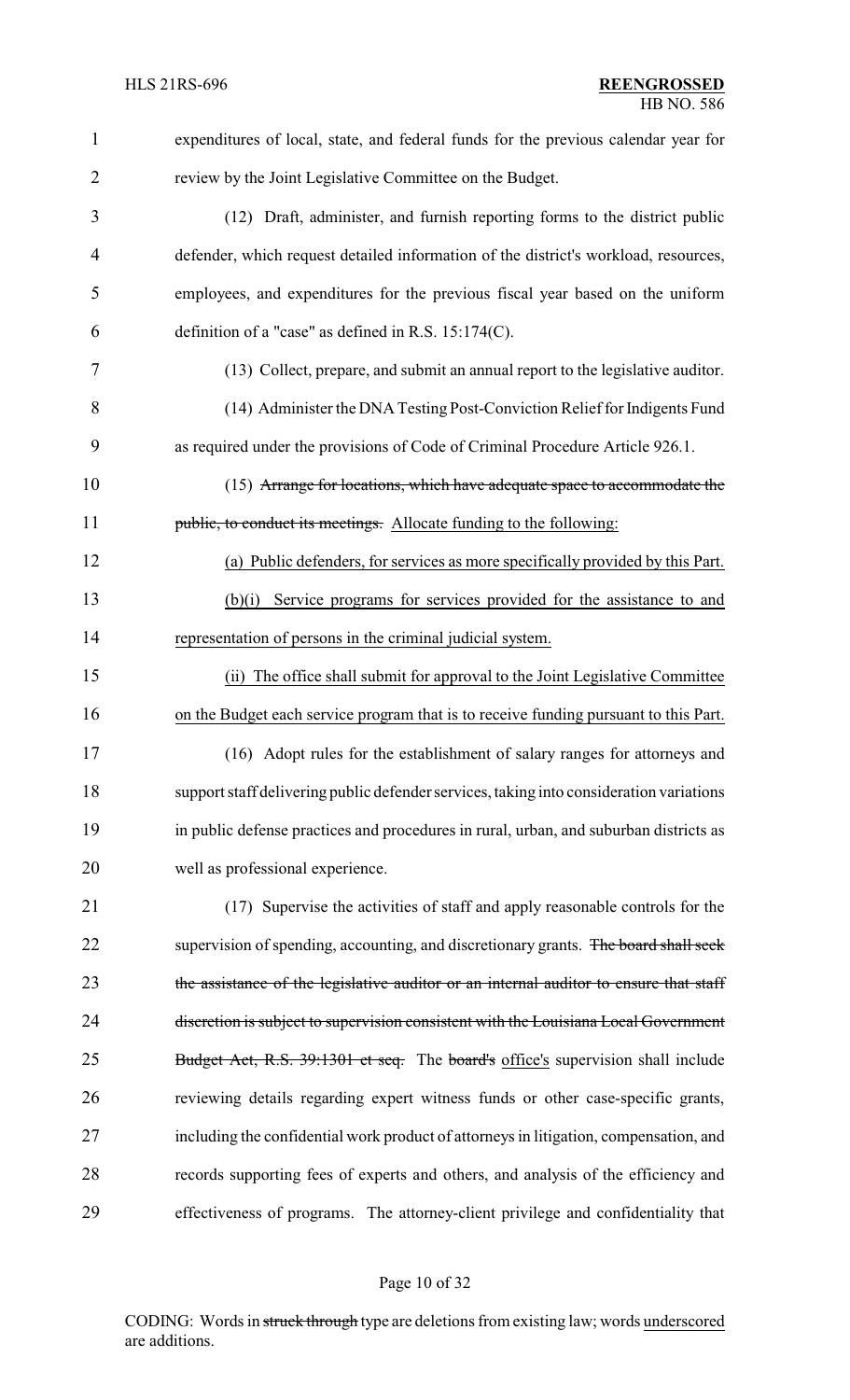| $\mathbf{1}$   | applies to counsel in cases shall apply to the state public defender and all board    |
|----------------|---------------------------------------------------------------------------------------|
| $\overline{2}$ | members and staff for the review of case details.                                     |
| 3              | (18) Adopt reasonable procedures in compliance with the Louisiana Rules               |
| 4              | of Professional Conduct for the review and preservation of confidentiality of         |
| 5              | privileged materials during and after litigation, including impressions of counsel,   |
| 6              | strategy of litigation, and results of expert work and opinion.                       |
| 7              | (19) Adopt procedures necessary to protect strategic choices and confidential         |
| 8              | work product of the board office when the board office considers important matters    |
| 9              | of spending. However, the amounts and general purposes shall remain public record     |
| 10             | of the <b>board's</b> office's decision making process.                               |
| 11             | (20) Develop a mechanism for the distribution of funds to the district public         |
| 12             | defender offices and to the service programs approved by the Joint Legislative        |
| 13             | Committee on the Budget.                                                              |
| 14             | C. The board office may:                                                              |
| 15             | (1) Enter into a contract or contracts, on such terms and conditions as it            |
| 16             | deems advisable, with one or more attorneys licensed to practice law in this state, a |
| 17             | consortia of lawyers, or an independent public defender organization qualified with   |
| 18             | the United States Internal Revenue Service for an exemption from federal income tax   |
| 19             | under Section 501(c) of the Internal Revenue Code to provide counsel for indigent     |
| 20             | The provisions of this Paragraph are subject to the intent of the<br>defendants.      |
| 21             | Louisiana Public Defender Act this Part that district public defender programs shall  |
| 22             | continue operating within the method of delivery of services in effect prior to April |
| 23             | 30, 2007, and the board office is prohibited from using its power to contract to      |
| 24             | change the structure of a local program, delivery method, or to terminate personnel   |
| 25             | without cause in violation of R.S. $15:165(C)$ .                                      |
| 26             | (2) Establish advisory councils from among Louisiana residents to provide             |
| 27             | information and guidance regarding needs and concerns of particular localities. Such  |
| 28             | councils may be established at such times, for such duration, and under such          |
| 29             | circumstances, as the <b>board</b> office deems appropriate.                          |

# Page 11 of 32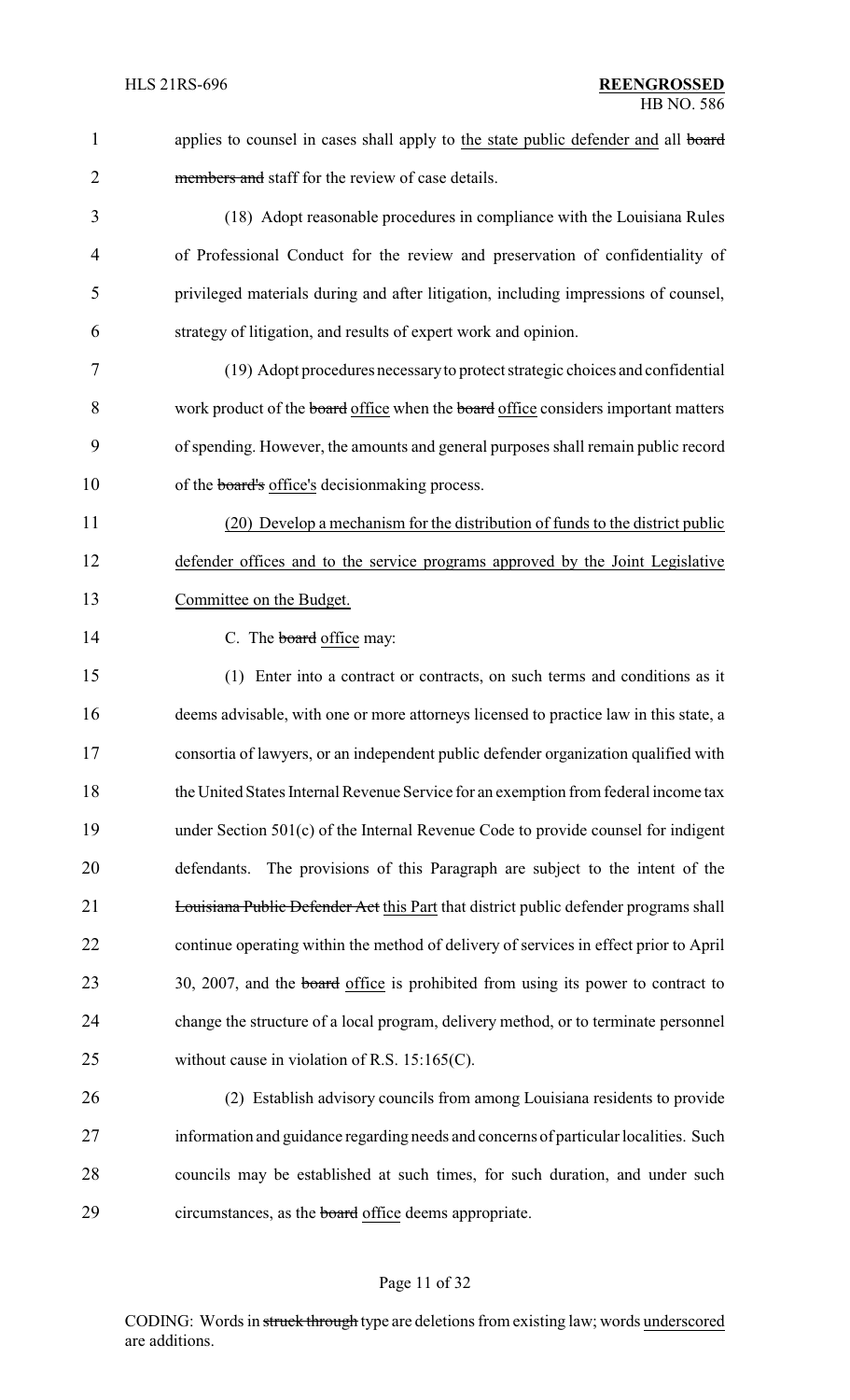(3) Accept, receive, and use public or private grants, gifts, or donations, provided that such gifts, grants, and donations are not otherwise prohibited by law or rule.

 (4) Employ secretarial, clerical, and other such personnel as may be necessary in the operation of the business of the board office and fix their compensation.

 (5) Enter into contracts in accordance with law for the purpose of maintaining and operating an office, or offices, and performing the functions authorized by law. The provisions of this Paragraph are subject to the intent of the 10 Louisiana Public Defender Act that district public defender programs offices shall continue operating within the method of delivery of services in effect prior to April 12 30, 2007, and the board office is prohibited from using its power to contract to change the structure of a local program, delivery method, or to terminate personnel 14 without cause in violation of R.S. 15:165(C).

 D.(1) Prior to entering into any contract as authorized by Subsection C of 16 this Section, the **board** office shall provide public notice that a contract is under 17 consideration by the **board** office and shall provide an opportunity for the public to offer comment, regarding the contract, at a public hearing conducted for that purpose.

 (2) The notice shall include the name of the individual attorneys, a consortium of lawyers, or an independent public defenderorganization qualified with 22 the United States Internal Revenue Service for an exemption from federal income tax under Section 501(c) of the Internal Revenue Code to provide counsel for indigent defendants, the amount of compensation to be paid, and the nature of the contracted services.

26 (3) The board office shall conduct a public hearing regarding any contract authorized by Subsection C of this Section and provide the public an opportunity to offer comment on the contract.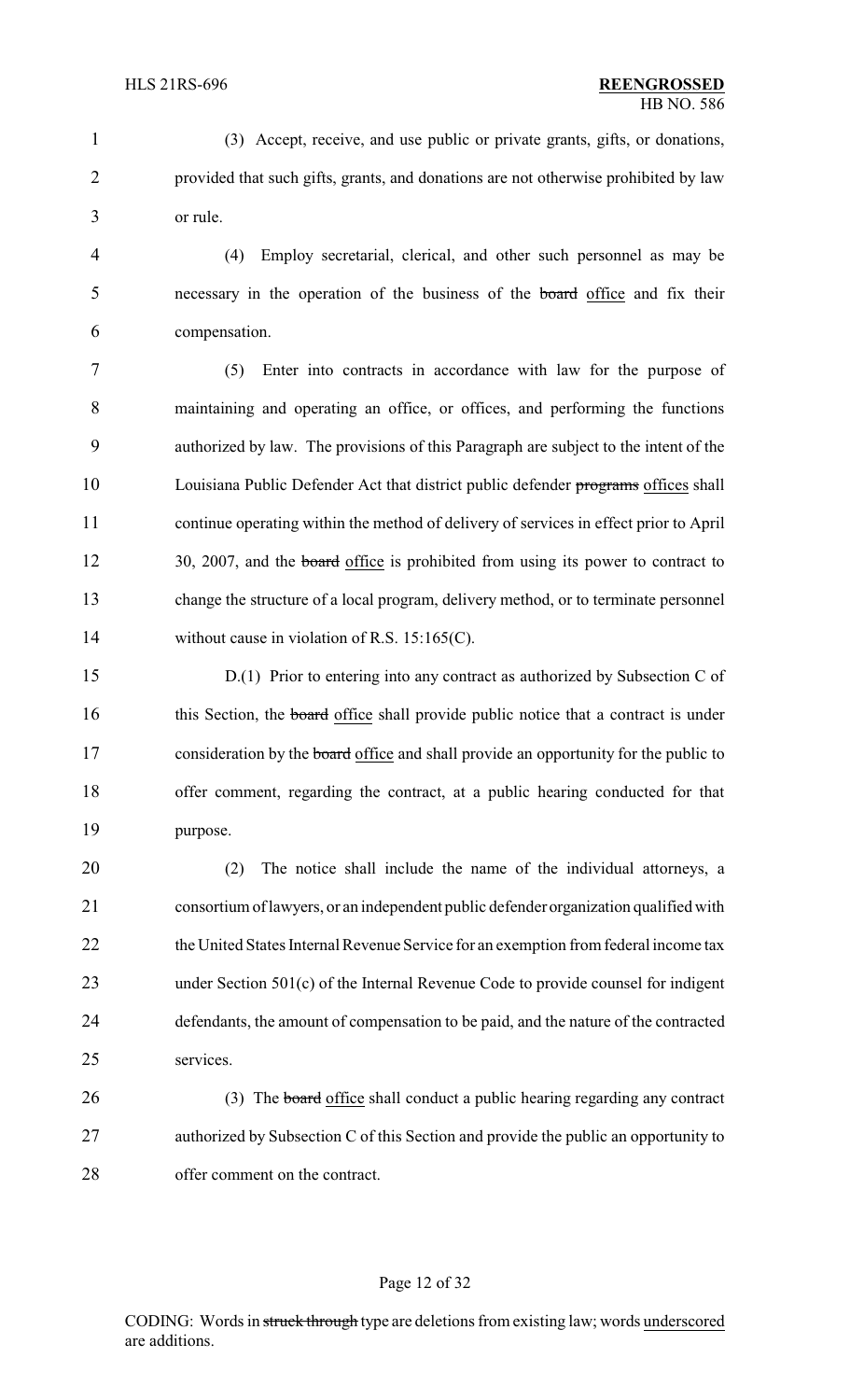| $\mathbf{1}$ | (4) The public hearing provided for by this Subsection may be conducted at              |
|--------------|-----------------------------------------------------------------------------------------|
| 2            | a regular meeting of the board provided proper notice is provided to the public as      |
| 3            | required by this Subsection.                                                            |
| 4            | E. The executive staff, regional directors, and secretarial, clerical, and other        |
| 5            | personnel directly employed in the operations of the board office shall be state        |
| 6            | employees. All other personnel employed or who serve under contract in a district       |
| 7            | office shall not be state employees. The Joint Legislative Committee on the Budget      |
| 8            | may approve other employees hired pursuant to the Louisiana Public Defender Act         |
| 9            | as state employees upon recommendation of the board.                                    |
| 10           | §148. Rulemaking; considerations in developing rules                                    |
| 11           | A. The board office shall adopt all rules necessary to implement the                    |
| 12           | provisions of this Part.                                                                |
| 13           | B. The rules shall include but not be limited to:                                       |
| 14           | (1) Creating mandatory statewide public defender standards and guidelines               |
| 15           | that require public defender services to be provided in a manner that is uniformly fair |
| 16           | and consistent throughout the state. Those standards and guidelines shall take into     |
| 17           | consideration all of the following:                                                     |
| 18           | Manageable public defender workloads that permit the rendering of<br>(a)                |
| 19           | competent representation through an empirically based case weighting system that        |
| 20           | does not count all cases of similar case type equally but rather denotes the actual     |
| 21           | amount of attorney effort needed to bring a specific case to an appropriate             |
| 22           | disposition. In determining an appropriate workload monitoring system, the board        |
| 23           | office shall take into consideration all of the following:                              |
| 24           | (i) The variations in public defense practices and procedures in rural, urban,          |
| 25           | and suburban jurisdictions.                                                             |
| 26           | (ii) Factors such as prosecutorial and judicial processing practices, trial rates,      |
| 27           | sentencing practices, attorney experience, extent and quality of supervision, and       |
| 28           | availability of investigative, social worker, and support staff.                        |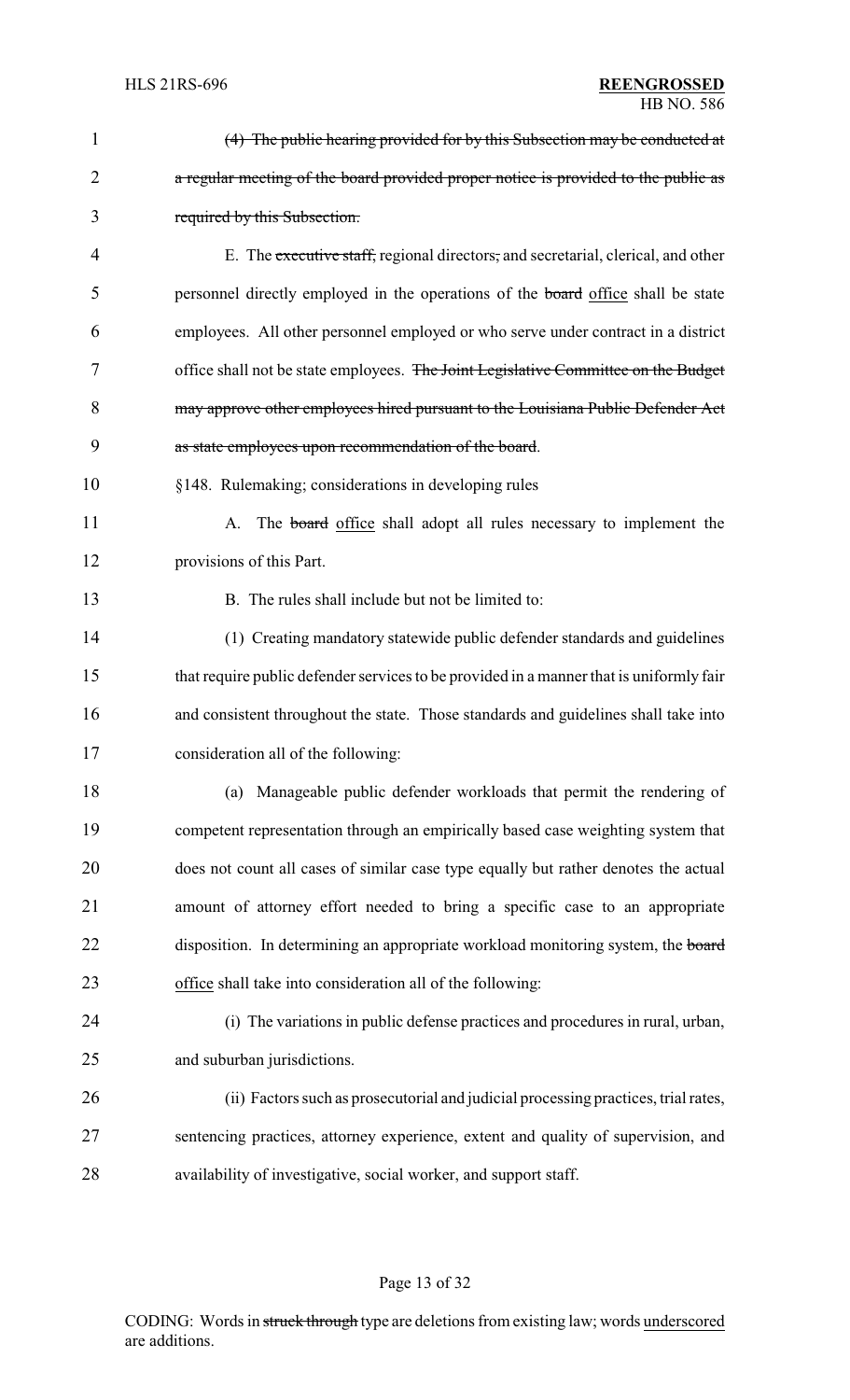(iii) Client enhancers specific to each client such as the presence of mental illness.

 (b) Continuity of representation. The board office shall adopt standards and guidelines which ensure that each district devises a plan to provide that, to the extent feasible and practicable, the same attorney handles a case from appointment contact through completion at the district level in all cases.

 (c) Documentation of communication. The board office shall adopt standards and guidelines to ensure that defense attorneys providing public defender services provide documentation of communications with clients regarding the frequency of attorney client communications as required by rules adopted by the 11 board office.

 (d) Performance supervision protocols. The board office shall adopt standards and guidelines to ensure that all defense attorneys providing public defender services undergo periodic review of their work against the performance standards and guidelines in a fair and consistent manner throughout the state, including creating a uniform evaluation protocol.

 (e) Performance of public defenders in all assigned public defense cases. 18 The board office shall adopt general standards and guidelines that alert defense counsel to courses of action that may be necessary, advisable, or appropriate to a competent defense including performance standards in the nature of job descriptions.

21 (f) Consistency of standards. The performance standards and guidelines shall be based upon the performance standards originally adopted by the Louisiana Indigent Defense Assistance Board (LIDAB) in 2006 and any subsequent 24 amendments to those standards adopted by the board office.

 (2) Creating mandatory qualification standards for public defenders that ensure that the public defender services are provided by competent counsel. Those standards shall ensure that public defenders are qualified to handle specific case types which shall take into consideration the level of education and experience that is necessary to competently handle certain cases and case types such as juvenile

#### Page 14 of 32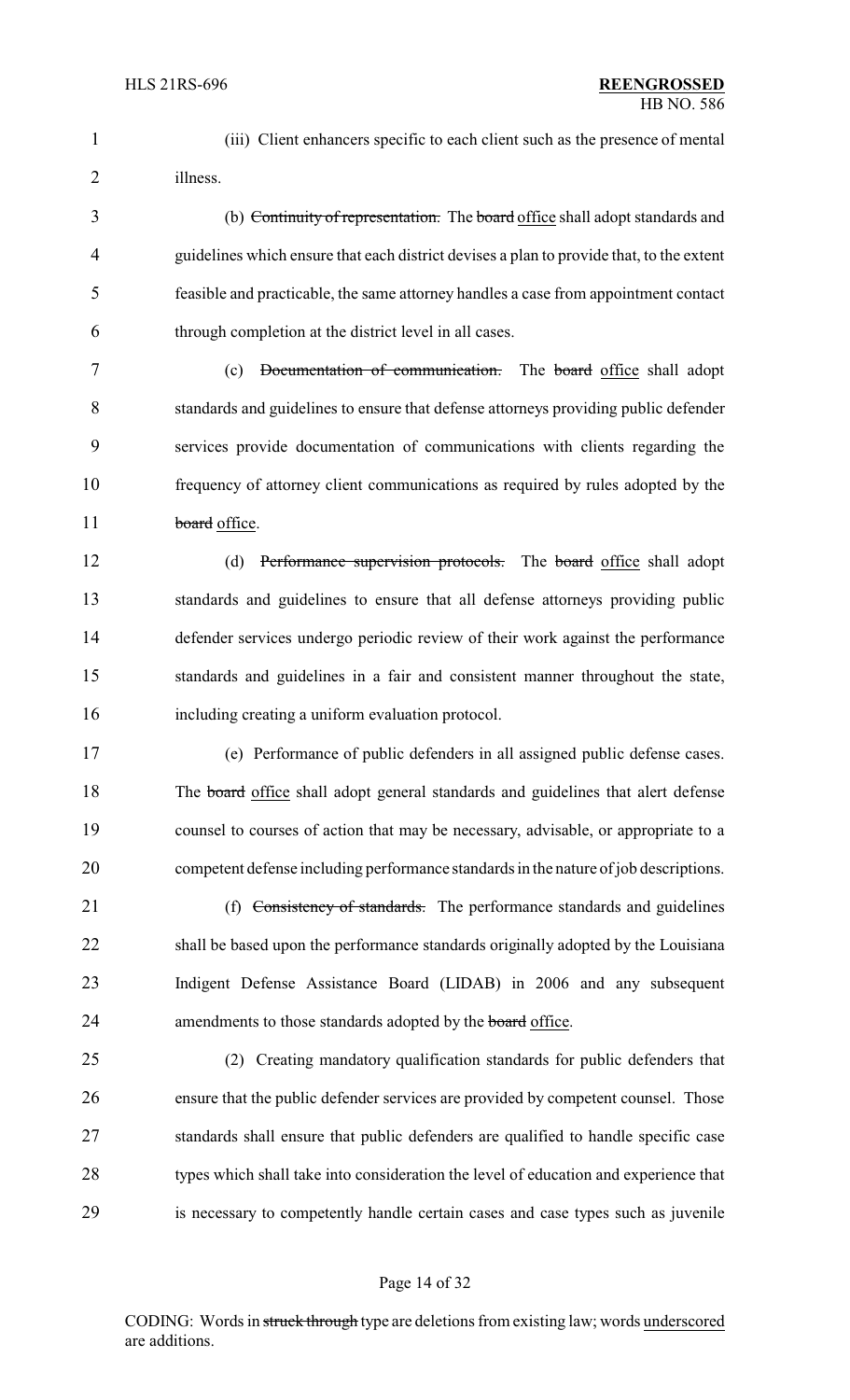| 1              | delinquency, capital, appellate, and other case types in order to provide effective    |
|----------------|----------------------------------------------------------------------------------------|
| $\overline{2}$ | assistance of counsel. Qualification standards shall include all of the following:     |
| 3              | (a) The specific training programs that must shall be completed to qualify             |
| $\overline{4}$ | for each type of case.                                                                 |
| 5              | (b) The number of years the public defender has spent in the practice of law           |
| 6              | in good standing with the Louisiana State Bar Association.                             |
| 7              | (3) Establishing methods of monitoring and evaluating compliance with the              |
| 8              | mandatory public defender standards and guidelines and the performance of counsel      |
| 9              | in order to ensure competent representation of defendants in all courts of the state.  |
| 10             | (4) Establishing procedures to handle complaints about public defender                 |
| 11             | performance and to ensure that public defenders, office personnel, and clients are     |
| 12             | aware of avenues available for bringing a complaint and that office procedures do      |
| 13             | not conflict with the supervisory jurisdiction of the Louisiana Supreme Court and      |
| 14             | pursuant to the court's inherent authority provided for in Article V, Section 5 of the |
| 15             | Constitution of Louisiana.                                                             |
| 16             | (5) Establishing appropriate sanctions for failure to adhere to the mandatory          |
| 17             | standards and guidelines for the delivery of public defender services.                 |
| 18             | (6) Establishing a policy of selecting a proportionate number of minority and          |
| 19             | women lawyers in accordance with the makeup of the general population of the state,    |
| 20             | to the extent that minority and women lawyers are available and otherwise eligible     |
| 21             | for selection within each service region in accordance with law. Any citizen of        |
| 22             | majority age shall have a cause of action to enjoin the activities of the board office |
| 23             | for failure to comply with this provision.                                             |
| 24             | (7) Establishing policies and procedures for ensuring that cases are handled           |
| 25             | according to the Rules of Professional Conduct.                                        |
| 26             | (8) Establishing policies and procedures for handling conflict of interest             |
| 27             | cases and overflow cases when workload standards which are established by rules        |
| 28             | of the board office are breached.                                                      |
|                |                                                                                        |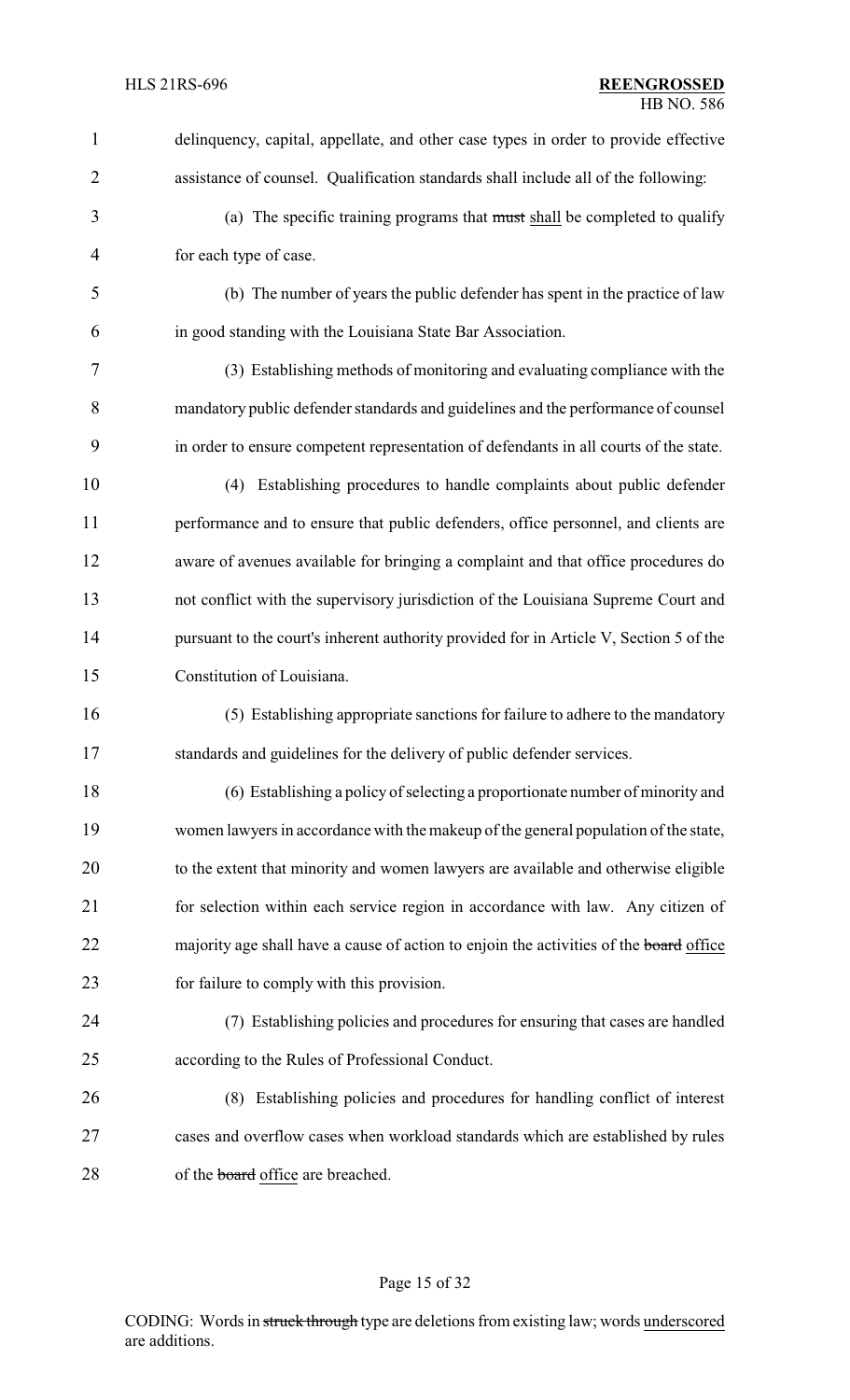| $\mathbf{1}$   | (9) Establishing policies and procedures to ensure that detailed expenditure               |
|----------------|--------------------------------------------------------------------------------------------|
| $\overline{2}$ | and workload data is collected, recorded, and reported to support strategic planning       |
| 3              | efforts for the system.                                                                    |
| $\overline{4}$ | (10) Creating separate performance standards and guidelines for attorney                   |
| 5              | performance in capital case representation, juvenile delinquency, appellate, and any       |
| 6              | other subspecialties of criminal defense practice as well as children in need of care      |
| 7              | cases determined to be feasible, practicable, and appropriate by the board office.         |
| 8              | (11) Ensuring data, including workload, is collected and maintained in a                   |
| 9              | uniform and timely manner throughout the state to allow the <b>board</b> office sound data |
| 10             | to support resource needs.                                                                 |
| 11             | (12) Providing for minimum salary and compensation standards for attorney,                 |
| 12             | investigator, paraprofessional, and any and all other staff necessary for the adequate     |
| 13             | defense of indigent defendants in criminal courts and comparable to other positions        |
| 14             | of similar stature throughout the state.                                                   |
| 15             | (13) Establishing processes and procedures to ensure that when a case that                 |
| 16             | is assigned presents a conflict of interest for a public defender, the conflict is         |
| 17             | identified and handled appropriately and ethically.                                        |
| 18             | (14) Establishing processes and procedures to ensure that board office and                 |
| 19             | contract personnel use information technology and workload management systems              |
| 20             | so that detailed expenditure and workload data is accurately collected, recorded, and      |
| 21             | reported.                                                                                  |
| 22             | (15) Establishing administrative salary ranges for compensation of attorneys               |
| 23             | delivering public defender services throughout the state so that compensation is           |
| 24             | based on objective policymaking, including years of service, nature of the work and        |
| 25             | workload, and in consideration of variations in public defense practices and               |
| 26             | procedures in rural, urban, and suburban districts as well as prosecutorial and judicial   |
| 27             | processing practices, trial rates, sentencing practices, and attorney experience.          |
|                |                                                                                            |

# Page 16 of 32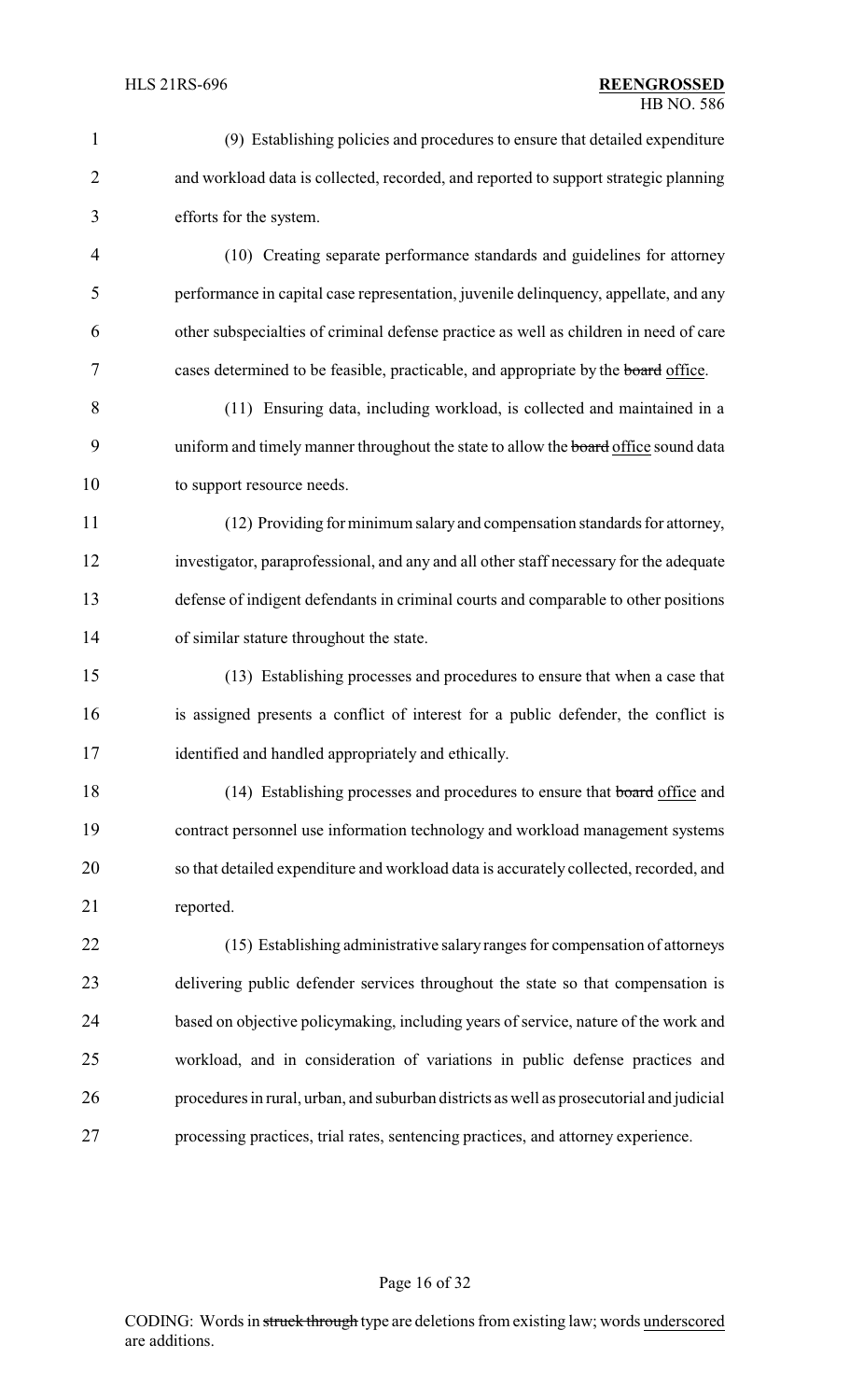### HLS 21RS-696 **REENGROSSED** HB NO. 586

| 1              | C. All rules shall be adopted pursuant to the provisions of the Administrative                     |
|----------------|----------------------------------------------------------------------------------------------------|
| $\overline{2}$ | Procedure Act and shall be subject to legislative oversight by the House Committee                 |
| 3              | on the Administration of Criminal Justice and the Senate Committee on Judiciary C.                 |
| $\overline{4}$ | *<br>$\ast$<br>*                                                                                   |
| 5              | §149.1. Domicile of board office; venue                                                            |
| 6              | A. The board office shall be domiciled in East Baton Rouge Parish.                                 |
| 7              | B. Notwithstanding any other provision of law to the contrary, the venue for                       |
| 8              | any civil proceeding by or against the board office or to which the board office is a              |
| 9              | party shall be East Baton Rouge Parish.                                                            |
| 10             | $\ast$<br>*<br>∗                                                                                   |
| 11             | §152. State public defender; qualifications; powers and duties; salary                             |
| 12             | $A(1)$ The board shall employ a state public defender who shall meet the                           |
| 13             | following qualifications:                                                                          |
| 14             | $(1)(a)$ Meet the qualifications provided for in R.S. 15:150(B) Be a person of                     |
| 15             | good character, honesty, and integrity.                                                            |
| 16             | (b) Be a citizen of the United States.                                                             |
| 17             | Following his employment, be a domiciliary of Louisiana who is<br>(c)                              |
| 18             | registered to vote in Louisiana.                                                                   |
| 19             | $\left(\frac{2}{2}\right)(d)$ Be an attorney licensed to practice law in the United States with at |
| 20             | least seven years of experience as a criminal defense attorney. If licensed as an                  |
| 21             | attorney in a state other than Louisiana, become licensed as an attorney in this state             |
| 22             | within one year of being employed by the board.                                                    |
| 23             | (e) Have at least five years of combined experience as any of the following:                       |
| 24             | (i) A district public defender or chief indigent defender as defined by R.S.                       |
| 25             | 15:143.                                                                                            |
| 26             | (ii) A public defender or indigent defender as defined by R.S. 15:143.                             |
| 27             | (iii) An attorney employed at a service program as defined by R.S. 15:143.                         |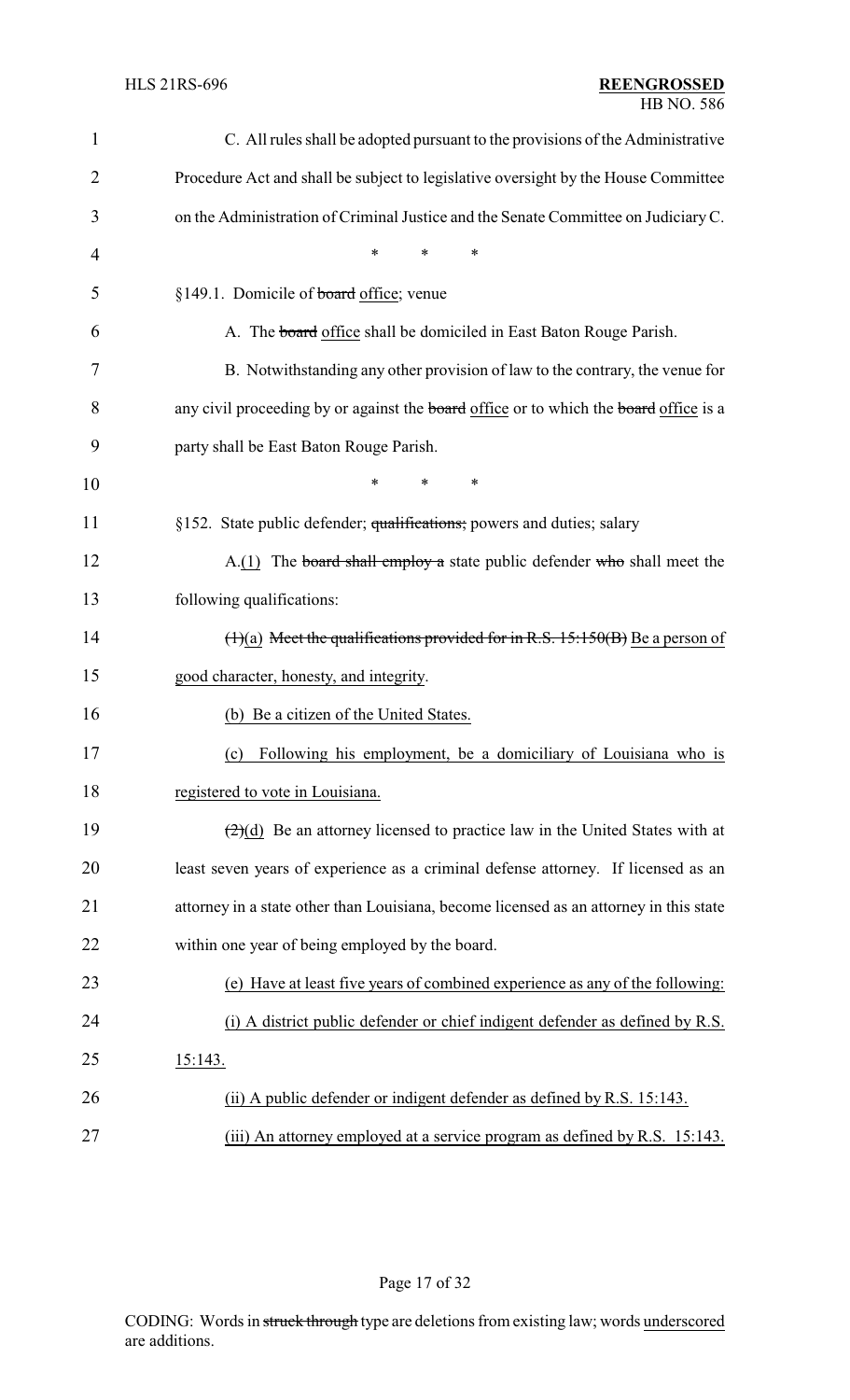| 1              | An attorney practicing in a state other than Louisiana with<br>(1V)                        |
|----------------|--------------------------------------------------------------------------------------------|
| $\overline{2}$ | responsibilities similar to those of an attorney described by Items (i), (ii), or (iii) of |
| 3              | this Subparagraph.                                                                         |
| 4              | (2) The state public defender shall be a permanent full-time employee and                  |
| 5              | shall not otherwise engage in the practice of law or engage in any other business or       |
| 6              | profession.                                                                                |
| 7              | B. The state public defender shall:                                                        |
| 8              | $(1)$ Recommend to the board how to establish and maintain, in a                           |
| 9              | cost-effective manner, the delivery of legal services to persons entitled to, and          |
| 10             | financially eligible for, appointed counsel in criminal proceedings at state expense       |
| 11             | under Louisiana law, the Constitution of Louisiana, and the United States                  |
| 12             | Constitution and consistent with the standards of national justice and those               |
| 13             | established by the Louisiana Supreme Court.                                                |
| 14             | (2) Develop and present for the board's approval a strategic plan for the                  |
| 15             | delivery of public defender services.                                                      |
| 16             | (3) Implement and ensure compliance with contracts, policies, procedures,                  |
| 17             | standards, and guidelines adopted pursuant to rule by the board or required by             |
| 18             | statute.                                                                                   |
| 19             | (4) Prepare and submit to the board for its approval the budget of the board.              |
| 20             | (5) Negotiate contracts, as appropriate, for providing legal services to                   |
| 21             | persons financially eligible for appointed counsel at state expense. No contract so        |
| 22             | negotiated is binding or enforceable until the contract has been reviewed and              |
| 23             | approved by the board at a public hearing as provided for in R.S. $15:147(D)$ . The        |
| 24             | provisions of this Paragraph are subject to the intent of the Louisiana Public             |
| 25             | Defender Act that district public defender programs shall continue operating within        |
| 26             | the method of delivery of services in effect prior to April 30, 2007, and the board is     |
| 27             | prohibited from using its power to contract to change the structure of a local             |
| 28             | program, delivery method, or to terminate personnel without cause in violation of          |
| 29             | R.S. 15:165(C).                                                                            |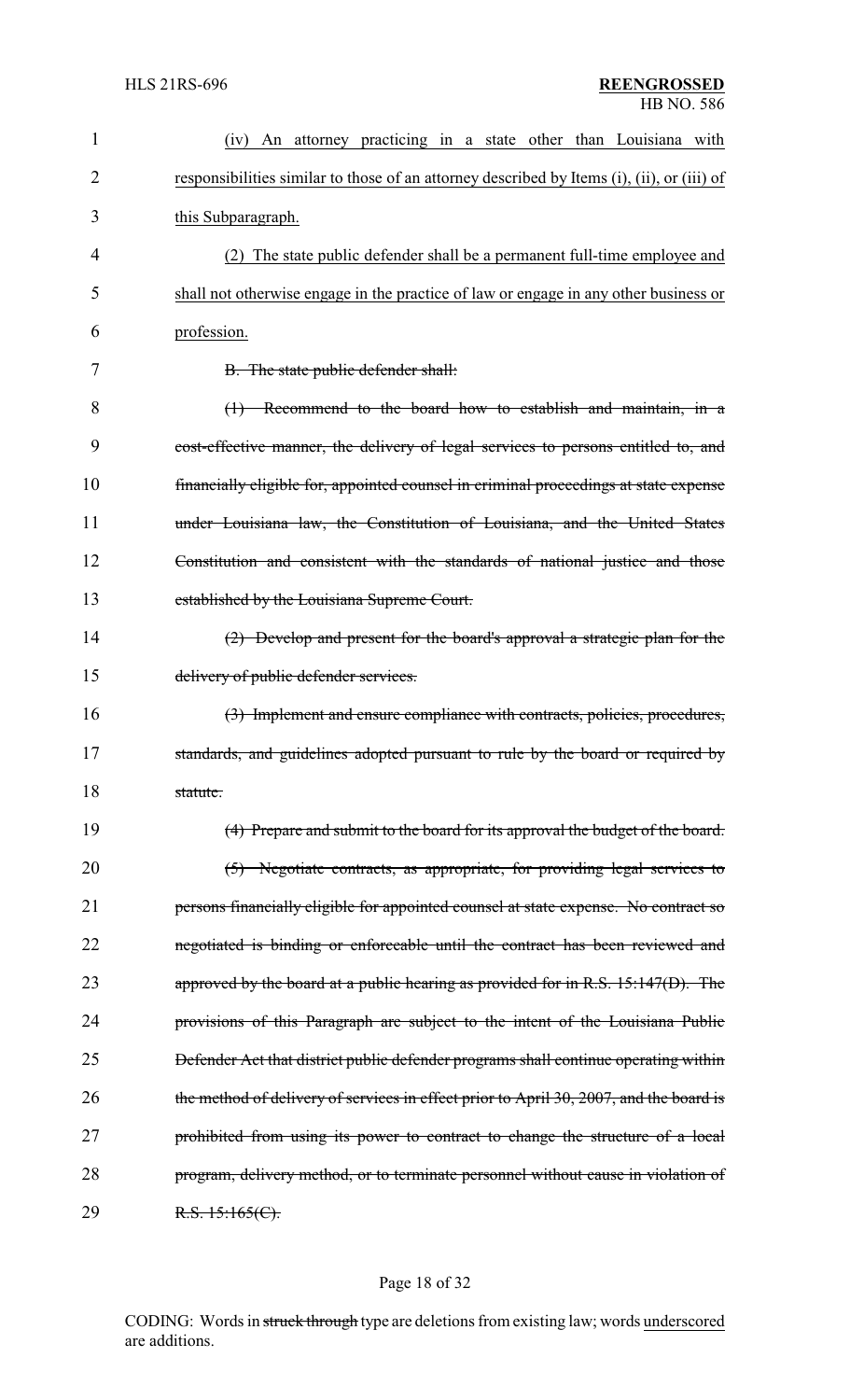| 1  | (6) Employ personnel or contract for services as necessary to carry out the           |
|----|---------------------------------------------------------------------------------------|
| 2  | responsibilities of the board. The provisions of this Paragraph are subject to the    |
| 3  | intent of the Louisiana Public Defender Act that district public defender programs    |
| 4  | shall continue operating within the method of delivery of services in effect prior to |
| 5  | April 30, 2007, and the board is prohibited from using its power to contract to       |
| 6  | change the structure of a local program, delivery method, or to terminate personnel   |
| 7  | without cause in violation of R.S. $15:165(C)$ .                                      |
| 8  | (7) Supervise the personnel, operation, and activities of the board.                  |
| 9  | (8) Prepare and submit to the board an annual report of the indigent defender         |
| 10 | services provided by the service regions, where applicable, and the districts.        |
| 11 | (9) Appear before the Joint Legislative Committee on the Budget and report            |
| 12 | on the activities of the board.                                                       |
| 13 | (10) Actively seek gifts, grants, and donations that may be available through         |
| 14 | the federal government or other sources to help fund the system, provided that such   |
| 15 | gifts, grants, and donations are not otherwise prohibited by law or rule.             |
| 16 | $(11)$ Assist the board in the adoption of rules as provided for in R.S. 15:148       |
| 17 | and in accordance with the Administrative Procedure Act.                              |
| 18 | (12) Provide services, facilities, and materials necessary for the performance        |
| 19 | of the duties, functions, and powers of the board.                                    |
| 20 | (13) Assist the board in establishing the standards and guidelines, policies,         |
| 21 | and procedures for the statewide delivery of indigent defender services in accordance |
| 22 | with rules adopted by the board and as required by statute.                           |
| 23 | (14) Establish administrative management procedures for regional offices,             |
| 24 | where applicable.                                                                     |
| 25 | (15) Review, monitor, and assess the performance of all attorneys, consortia          |
| 26 | of attorneys, or independent public defender organizations qualified with the United  |
| 27 | States Internal Revenue Service for an exemption from federal income tax under        |
| 28 | Section 501(c) of the Internal Revenue Code to provide counsel for indigent           |
| 29 | defendants.                                                                           |

# Page 19 of 32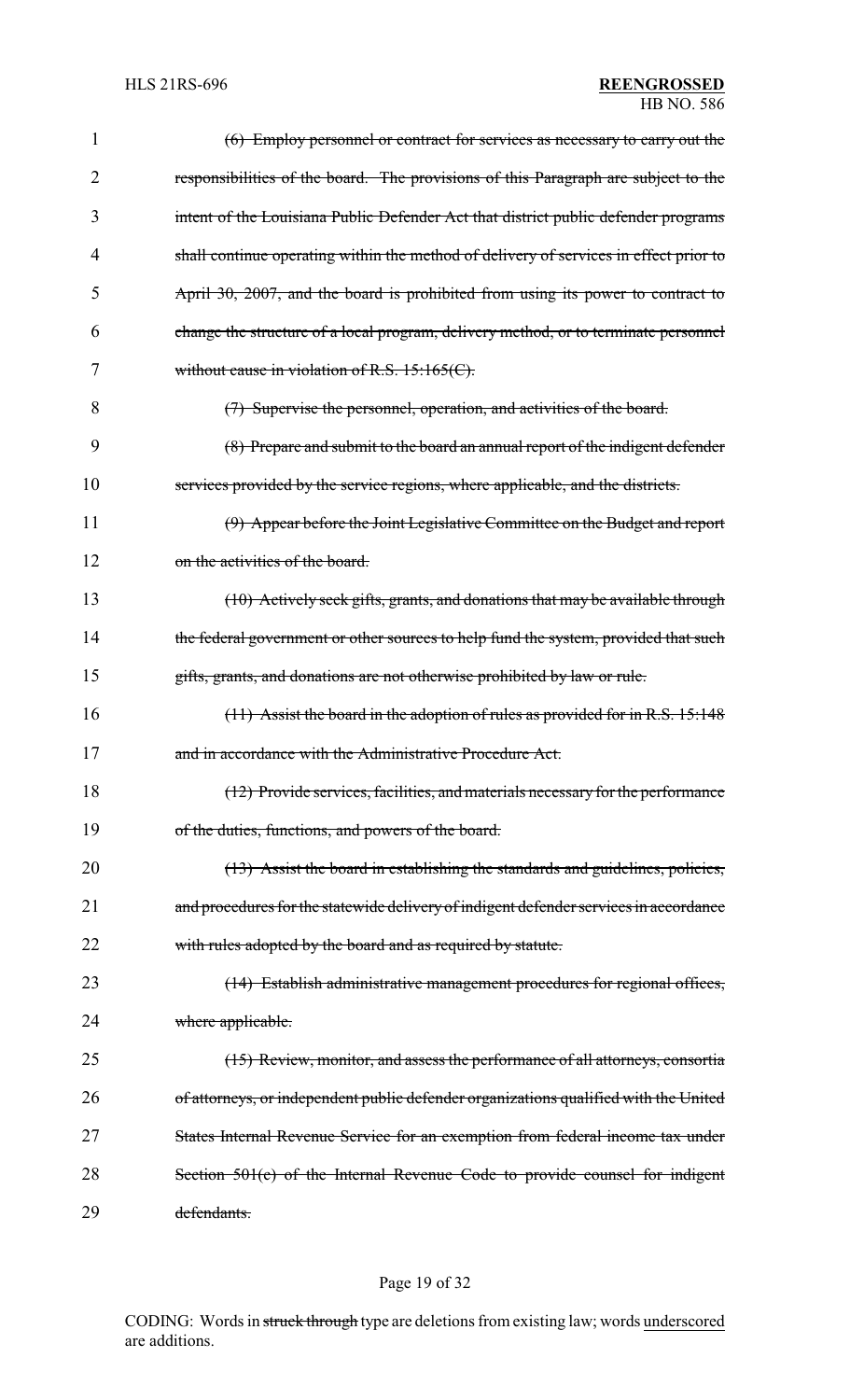| $\mathbf{1}$   | (16) Perform all other duties assigned by the board.                                      |  |  |
|----------------|-------------------------------------------------------------------------------------------|--|--|
| $\overline{2}$ | (3) The state public defender, appointed pursuant to R.S. 15:146(B) and                   |  |  |
| 3              | functioning as the executive director of the office, shall have full jurisdiction,        |  |  |
| 4              | authority, and discretion over all aspects of the office.                                 |  |  |
| 5              | E.B. The state public defender shall receive annual compensation at least                 |  |  |
| 6              | equal in amount to an associate justice of the supreme court of this state.               |  |  |
| 7              | §152.1. Louisiana Public Defender Advisory Board                                          |  |  |
| 8              | A. There is hereby created the Louisiana Public Defender Advisory Board                   |  |  |
| 9              | within the Office of the State Public Defender and Justice Investment to provide for      |  |  |
| 10             | the advisory supervision of a statewide public defender system.                           |  |  |
| 11             | B. The advisory board shall be subject to the Code of Governmental Ethics,                |  |  |
| 12             | the law relative to public records and open meetings, the law relative to public bid      |  |  |
| 13             | and procurement, and all other provisions of law applicable to state agencies.            |  |  |
| 14             | C. To the extent practicable, the advisory board shall be comprised of                    |  |  |
| 15             | members who reflect the racial and gender makeup of the general population of the         |  |  |
| 16             | state, and who are geographically representative of all portions of the state.            |  |  |
| 17             | D. When a vacancy occurs, whether by expiration of a term, resignation, or                |  |  |
| 18             | other event, the state public defender shall submit to the appointing entity a list       |  |  |
| 19             | identifying the residency of the current advisory board members by congressional          |  |  |
| 20             | district, and request that, to the extent possible, the entity make the appointment from  |  |  |
| 21             | the residents of under-represented districts.                                             |  |  |
| 22             | E.(1) The advisory board shall consist of twelve members.                                 |  |  |
| 23             | (2) Persons appointed to the advisory board shall have significant experience             |  |  |
| 24             | in the defense of criminal proceedings or shall have demonstrated a strong                |  |  |
| 25             | commitment to quality representation in indigent defense matters. No person shall         |  |  |
| 26             | be appointed to the advisory board who has received compensation as an elected            |  |  |
| 27             | judge, elected official, judicial officer, prosecutor, law enforcement official, indigent |  |  |
| 28             | defense provider, or employee of and such person, within a two-year period prior to       |  |  |
| 29             | appointment. No active part-time, full-time, contract, or court-appointed indigent        |  |  |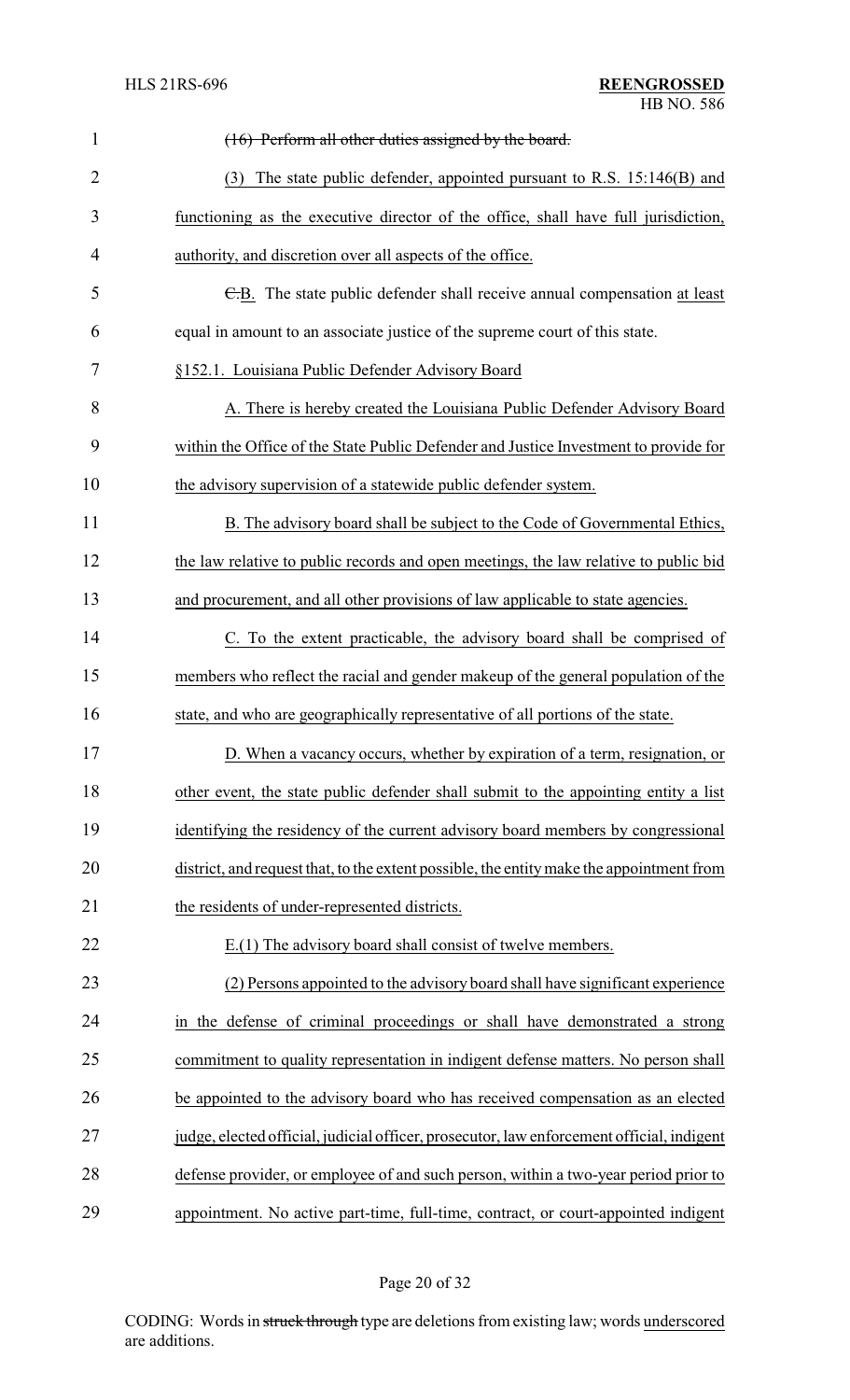| $\mathbf{1}$   | defense provider, or active employee of such person, may be appointed to serve on     |
|----------------|---------------------------------------------------------------------------------------|
| $\overline{2}$ | the advisory board as a voting member. No person having an official responsibility    |
| 3              | to the advisory board, administratively or financially, or their employee shall be    |
| $\overline{4}$ | appointed to the advisory board during their term of office. The majority of advisory |
| 5              | board members shall be current members of the Louisiana State Bar Association.        |
| 6              | Representatives of the client community shall not be prohibited from serving as       |
| 7              | voting members of the advisory board.                                                 |
| 8              | (3) The members shall be selected as follows:                                         |
| 9              | The governor shall appoint five members, one from each appellate<br>(a)(i)            |
| 10             | court district, and shall designate the chairman.                                     |
| 11             | The five members shall be appointed from a list of three nominees<br>(ii)             |
| 12             | submitted to the governor by a majority of the district public defenders providing    |
| 13             | public defender services in each appellate district.                                  |
| 14             | (b) The chief justice of the Supreme Court of Louisiana shall appoint four            |
| 15             | members, one member shall be a juvenile justice advocate; one member shall be a       |
| 16             | retired judge with criminal law experience; and two members shall be at large.        |
| 17             | (c) The president of the Senate and the speaker of the House of                       |
| 18             | Representatives shall each appoint one member.                                        |
| 19             | (d) The chancellor of Southern University Law Center shall appoint one                |
| 20             | member who is an active or retired employee of the Southern University Law Center.    |
| 21             | (4) All appointments to the advisory board shall be subject to confirmation           |
| 22             | by the Senate.                                                                        |
| 23             | (5) A vacancy on the advisory board shall be filled in the same manner as the         |
| 24             | original appointment.                                                                 |
| 25             | (6) Members of the advisory board shall serve staggered terms of four years.          |
| 26             | F.(1) The advisory board, by a vote of two-thirds of the members, may expel           |
| 27             | a member who has accumulated three unexcused absences from advisory board             |
| 28             | meetings during a twelve-month period.                                                |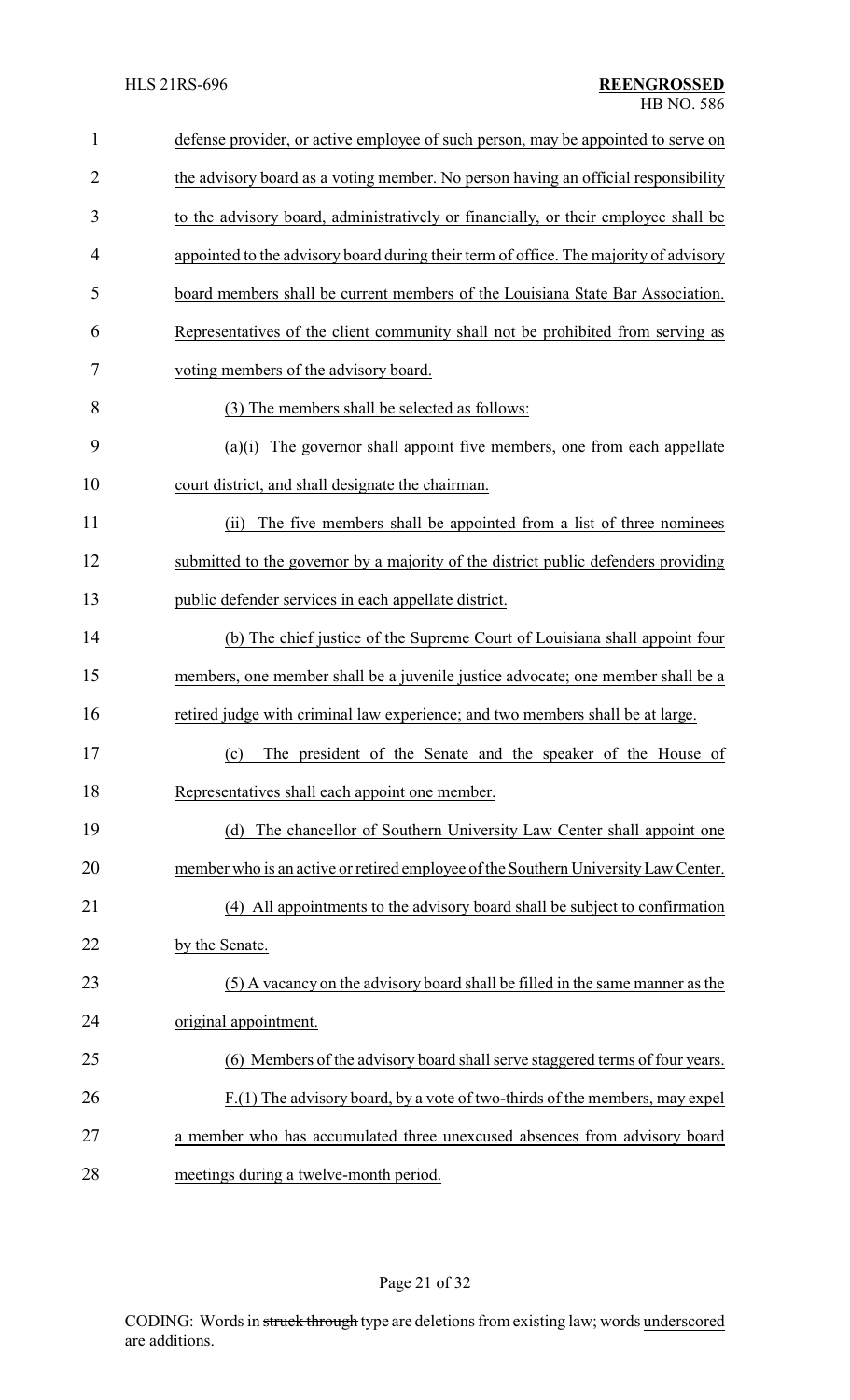| 1              | (2) If a member is expelled as provided by this Subsection, the state public             |  |
|----------------|------------------------------------------------------------------------------------------|--|
| $\overline{2}$ | defender shall send written notice to the member informing him of his expulsion and      |  |
| 3              | notify the appropriate appointing authority of the vacancy on the advisory board.        |  |
| 4              | G. The state public defender shall notify the appropriate appointing authority           |  |
| 5              | of any advisory board vacancy which occurs for any reason.                               |  |
| 6              | H. The Office of the State Public Defender and Justice Investment shall                  |  |
| 7              | provide administrative and research staff support for the advisory board, including      |  |
| 8              | but not limited to the scheduling of meetings and providing public notice of             |  |
| 9              | scheduled meetings.                                                                      |  |
| 10             | I. The advisory board shall meet at least quarterly, with the meetings called            |  |
| 11             | and agenda set by the state public defender as needed.                                   |  |
| 12             | $\ast$<br>*<br>*                                                                         |  |
| 13             | §166. Disbursement of funds                                                              |  |
| 14             | A. The <b>board</b> office shall not disburse funds to a non-governmental entity         |  |
| 15             | unless it establishes a benefit to the function of the board office pursuant to law, and |  |
| 16             | unless services are actually delivered. Under no circumstances shall the board office    |  |
| 17             | disburse state funds for the purpose of savings, reserves, or other purposes related     |  |
| 18             | primarily to the economic health of the non-governmental entity or its owners and        |  |
| 19             | employees.                                                                               |  |
| 20             | B. Any service which the board office seeks, other than the Louisiana                    |  |
| 21             | Appellate Project or the Capital Appeals Project, which are statewide programs, shall    |  |
| 22             | be subject to an application process by which the <b>board</b> office provides objective |  |
| 23             | deliverables and allows the district defenders to make application upon the same         |  |
| 24             | terms as a non-governmental entity to provide services in that district or a regional    |  |
| 25             | area for services as provided by law.                                                    |  |
| 26             | C. No provision of Louisiana law authorizing the return or rollback of funds             |  |
| 27             | from governmental programs to the division of administration shall apply to the          |  |
| 28             | board office account during an emergency shortfall in funding as certified by the        |  |
| 29             | board office with the approval of the chief justice of the Louisiana Supreme Court.      |  |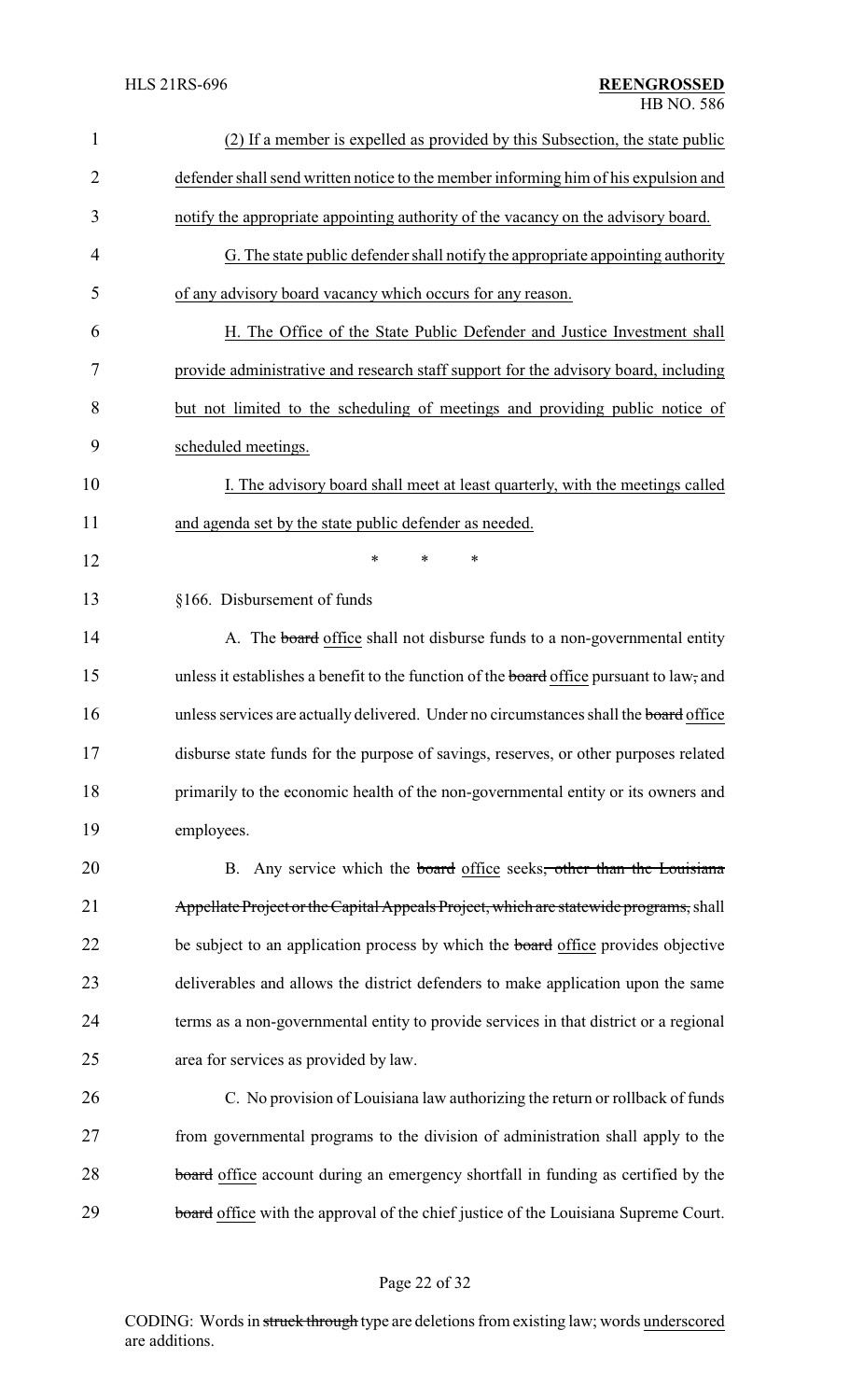§167. Louisiana Public Defender Justice Investment Fund

2 A. The Louisiana Public Defender Justice Investment Fund", hereinafter referred to as the "LPD Fund" "fund", is hereby created in the state treasury. Interest earned on the investment of monies in the fund shall be deposited in and credited to the fund. Unexpended and unencumbered monies in the fund at the close of each fiscal year shall remain in the fund. Monies in the fund shall be appropriated, administered, and used solely and exclusively for purposes of the Louisiana Public Defender Act and program, other service programs, and as further provided in this Section. B. The fund shall be comprised of all monies appropriated, donated, or otherwise made available to provide funding for the provisions of the Louisiana Public Defender Act and other service programs. All of such monies required to be deposited in the state treasury in accordance with Article VII, Section 9(A) of the Constitution of Louisiana shall be deposited in the fund after first meeting the requirements of Article VII, Section 9(B) of the Constitution of Louisiana relative to the Bond Security and Redemption Fund. C. Monies in the fund shall be appropriated and used solely and exclusively 18 to provide for the implementation of the Louisiana Public Defender Act and this Part, the program, and other service programs. 20 D. The LPD Fund fund shall be administered by the board office as 21 authorized by the provisions of the Louisiana Public Defender Act this Part. The 22 board office is hereby authorized to establish such accounts or sub-accounts within 23 the LPD Fund fund as deemed necessary to comply with the provisions of the **Louisiana Public Defender Act this Part and the program.** The board shall not commingle the monies in the LPD Fund established in this Section with any other monies or funds of the board for any reason. E. The board office shall dedicate and disburse at least sixty-five percent of 28 the entirety of its annual budget and its funds in the Louisiana Public Defender Fund fund as defined in Subsection A of this Section each fiscal year to the district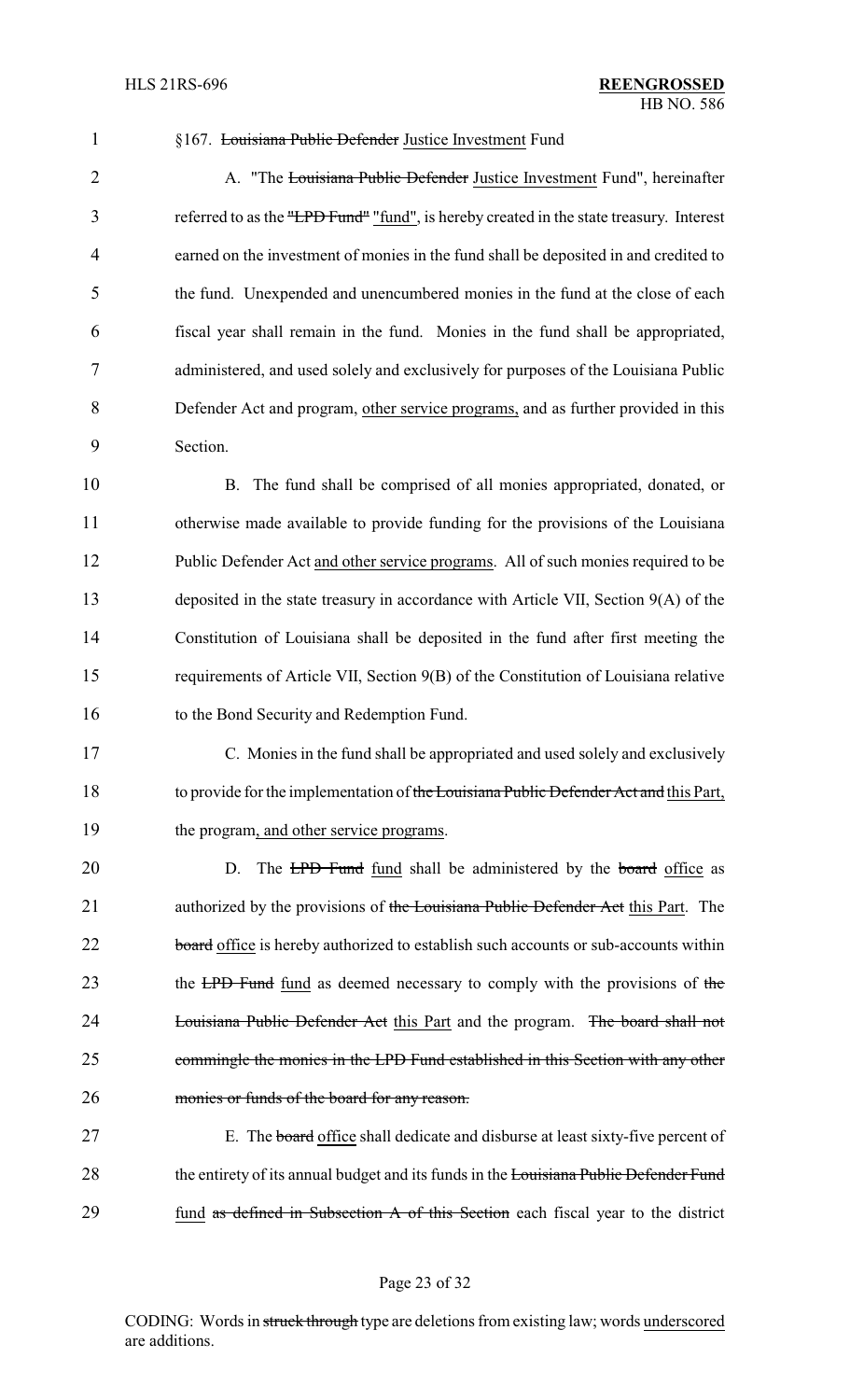| 1              | defender offices and their indigent defender funds as defined in R.S. 15:168(A) in         |  |
|----------------|--------------------------------------------------------------------------------------------|--|
| $\overline{2}$ | the various judicial districts throughout the state. Any funds disbursed to any district   |  |
| 3              | defender office shall be paid in addition to the minimum mandatory sixty-five              |  |
| $\overline{4}$ | percent of dedicated and disbursed funds required in this Subsection. The provisions       |  |
| 5              | of this Subsection shall not apply to statutorily dedicated funds or funds received        |  |
| 6              | through the awarding of grants.                                                            |  |
| 7              | F. The office shall provide a monthly report to each district public defender              |  |
| 8              | advisory board detailing all funds received and disbursed by the fund during the           |  |
| 9              | preceding month.                                                                           |  |
| 10             | §168. Judicial district indigent defender fund                                             |  |
| 11             | A. There is hereby created within each judicial district an indigent defender              |  |
| 12             | fund which shall be administered by the district public defender and composed of           |  |
| 13             | funds provided for by this Section and such funds as may be appropriated or                |  |
| 14             | otherwise made available to it.                                                            |  |
| 15             | $B(1)(a)$ Every court of original criminal jurisdiction, except in the town of             |  |
| 16             | Jonesville, in the city of Plaquemine, and in mayors' courts in municipalities having      |  |
| 17             | a population of less than five thousand, shall remit the following special costs to the    |  |
| 18             | district indigent defender fund state treasurer for deposit into the Justice Investment    |  |
| 19             | Fund for the following violations, under state statute as well as under parish or          |  |
| 20             | municipal ordinance, except a parking violation.<br>Except as provided in                  |  |
| 21             | Subparagraph (b) of this Paragraph, the The sum of forty-five dollars shall be             |  |
| 22             | assessed in cases in which a defendant is convicted after a trial, $\alpha$ plea of pleads |  |
| 23             | guilty or nolo contendere, or after forfeiting forfeits bond and shall be in addition to   |  |
| 24             | all other fines, costs, or forfeitures imposed.                                            |  |
| 25             | (b) In the parish of Orleans, in addition to all other fines, costs, or forfeitures        |  |
| 26             | imposed, the sum of forty-five dollars may be assessed in cases in which a defendant       |  |
| 27             | is convicted after a trial, a plea of guilty or nolo contendere, or after forfeiting bond. |  |
|                |                                                                                            |  |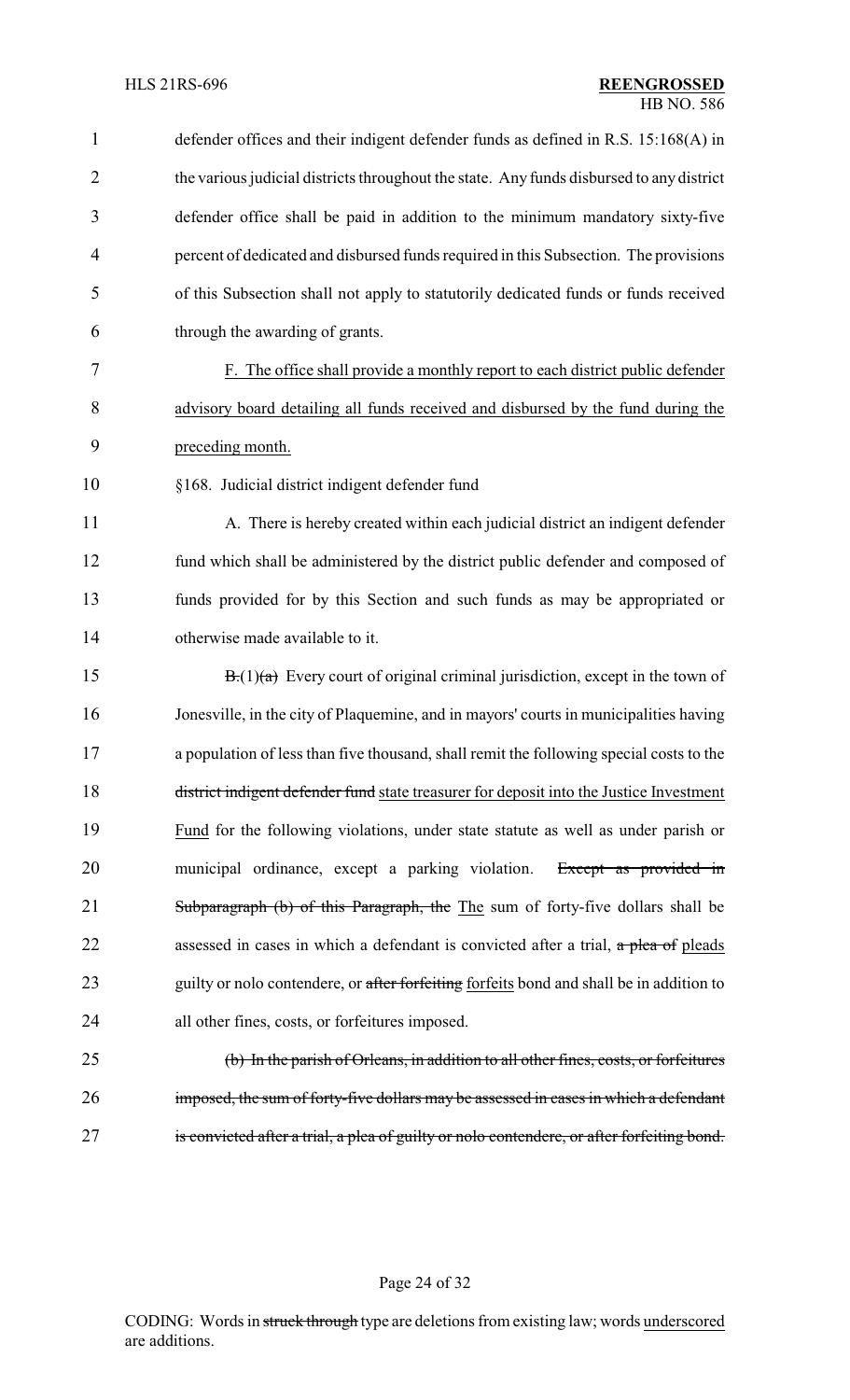| 1              | $(2)(a)$ Such amounts shall be remitted by the respective recipients thereof to            |  |
|----------------|--------------------------------------------------------------------------------------------|--|
| $\overline{2}$ | the judicial district indigent defender fund state treasurer for deposit into the Justice  |  |
| 3              | Investment Fund monthly by the tenth day of the succeeding month.                          |  |
| 4              | (b) Such amounts remitted in the parish of Orleans shall include all of the                |  |
| 5              | following data for each case in which the costs required for in this Subsection are        |  |
| 6              | assessed:                                                                                  |  |
| 7              | $(1)(i)$ Name and case number of each defendant.                                           |  |
| 8              | $\frac{2}{(2)(ii)}$ Date of order assessing such costs.                                    |  |
| 9              | $\left(\frac{1}{2}\right)$ (iii) Date by which the defendant is ordered to pay such costs. |  |
| 10             | $(4)(iv)$ Date of collection of such costs.                                                |  |
| 11             | $\left(\frac{5}{2}\right)(v)$ Actual amount collected.                                     |  |
| 12             | (c) The office for the district public defender for the parish of Orleans shall            |  |
| 13             | notify the office of the inspector general, city of New Orleans, in writing, if such       |  |
| 14             | amounts and data required in Subparagraphs (a) and (b) of this Paragraph have not          |  |
| 15             | been remitted by the fifteenth day of the month.                                           |  |
| 16             | E.B.(1) Except as otherwise provided by the Louisiana Public Defender Act,                 |  |
| 17             | the funds provided for in this Section, and this Part, any other self-generated revenue    |  |
| 18             | and all interest or other income earned from the investment of such funds and self-        |  |
| 19             | generated revenue shall be retained in the district and shall be used and administered     |  |
| 20             | by the district public defender.                                                           |  |
| 21             | (2) All funds received pursuant to this Section shall be distributed to the                |  |
| 22             | district public defender offices in the district from which the funds were received        |  |
| 23             | within ten days of receipt of such funds.                                                  |  |
| 24             | <b>D.C.</b> No defendant who has retained private counsel of record shall be               |  |
| 25             | assessed any costs to be credited to the indigent defender fund, other than the special    |  |
| 26             | costs established by Subsection B A of this Section, unless the board a public             |  |
| 27             | defender has provided representation of record for that defendant at some point in         |  |
| 28             | that criminal proceeding.                                                                  |  |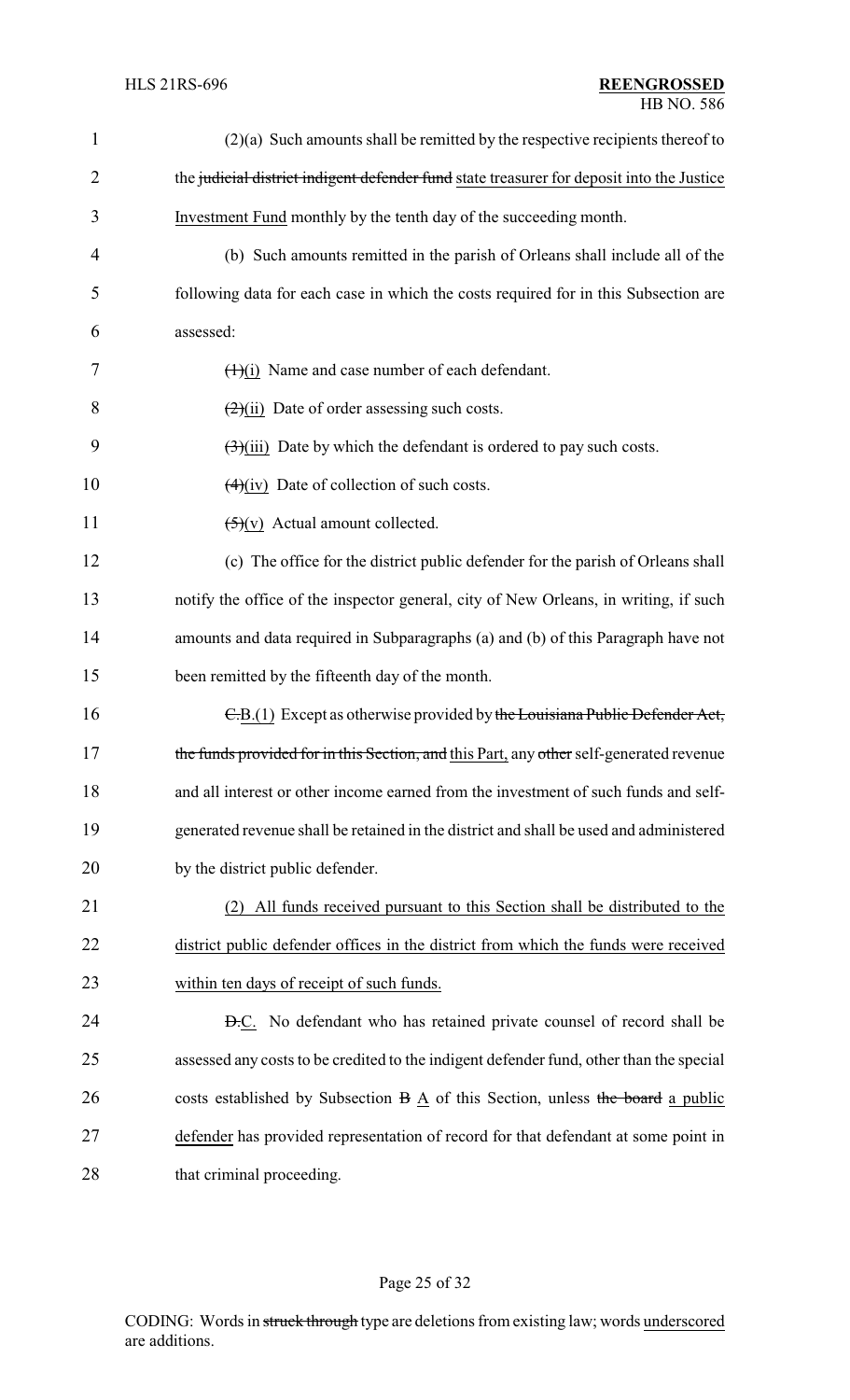| $\mathbf{1}$   | E.D. Any surplus monies in the judicial district indigent defender fund on                     |  |
|----------------|------------------------------------------------------------------------------------------------|--|
| $\overline{2}$ | August 15, 2007, shall be retained in that judicial district and remain in the judicial        |  |
| 3              | district indigent defender fund. Any unexpended and unencumbered monies in the                 |  |
| $\overline{4}$ | judicial district indigent defender fund at the close of each fiscal year shall remain         |  |
| 5              | in the judicial district indigent defender fund. Monies in the fund shall be                   |  |
| 6              | administered and used solely and exclusively for purposes of delivering indigent               |  |
| 7              | defender services in that judicial district.                                                   |  |
| 8              | Section 2. R.S. 36:4(D) is hereby amended and reenacted to read as follows:                    |  |
| 9              | §4. Structure of executive branch of state government                                          |  |
| 10             | $\ast$<br>*<br>*                                                                               |  |
| 11             | D. The Louisiana Public Defender Board Office of the State Public Defender                     |  |
| 12             | and Justice Investment, as more specifically provided for in the Louisiana Public              |  |
| 13             | Defender Act (R.S. 15:141 et seq.), shall be placed within the office of the governor          |  |
| 14             | as an independent agency and shall exercise its powers, duties, functions, and                 |  |
| 15             | responsibilities in the manner provided for agencies transferred in accordance with            |  |
| 16             | the provisions of R.S. 36:801.1.                                                               |  |
| 17             | Section 3. R.S. 15:149.2 through 151 and 153 through 158 are hereby repealed in                |  |
| 18             | their entirety.                                                                                |  |
| 19             | Section 4.(A) The governor shall appoint the state public defender for the Office of           |  |
| 20             | the State Public Defender and Justice Investment not later than December 1, 2021.              |  |
| 21             | (B) Effective January 1, 2022, all of the following shall occur:                               |  |
| 22             | (1) The Office of the State Public Defender and Justice Investment shall be the                |  |
| 23             | successor to and shall assume control of the affairs of the Louisiana Public Defender Board.   |  |
| 24             | All powers, duties, functions, and responsibilities of the Louisiana Public<br>(2)             |  |
| 25             | Defender Board are transferred to and shall be performed and exercised by the office. In       |  |
| 26             | addition, all of the obligations of the Louisiana Public Defender Board are transferred to the |  |
| 27             | office. Upon the transfer of the powers, duties, functions, and responsibilities accomplished  |  |
| 28             | by this Section, any pending or unfinished business of the Louisiana Public Defender Board     |  |

# Page 26 of 32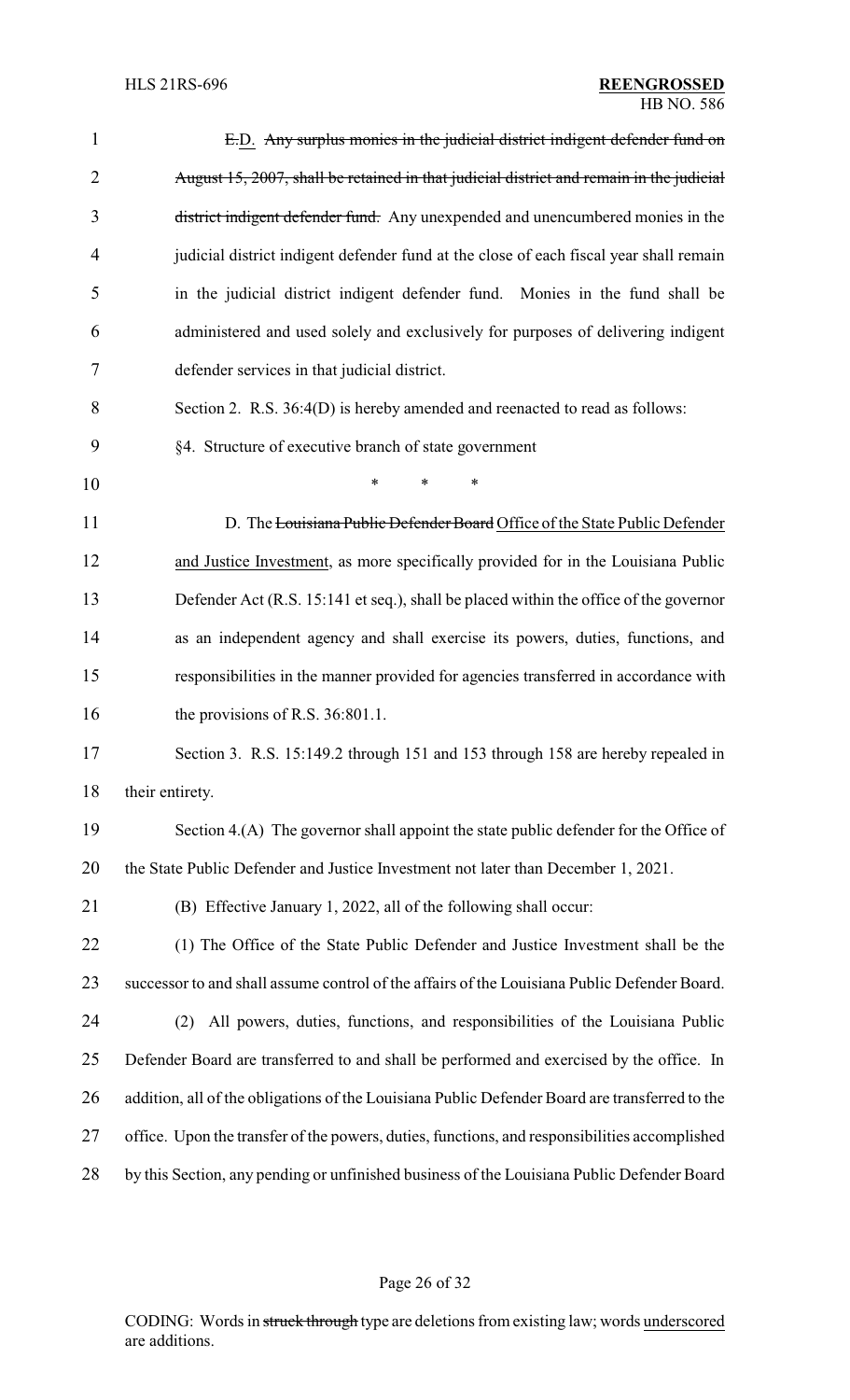shall become the business of and be completed by the office with the same power and authority as the entity from which the functions are transferred.

 (3) All administrative functions performed by the Louisiana Public Defender Board relative to any component of the Louisiana Public Defender Act prior to the effective date of this Act shall be transferred to the Office of the State Public Defender and Justice Investment.

 (4) Except for the inherent regulatory authority of the Louisiana Supreme Court provided for in Article V, Section 5 of the Constitution of Louisiana regarding the regulation of the practice of law, the office shall undertake and have all regulatory authority, control, supervision, and jurisdiction, including auditing and enforcement, and all power incidental or necessary to such regulatory authority, control, supervision, and jurisdiction over all aspects of the delivery of public defender services throughout the courts of the state of Louisiana.

 (5) All funds dedicated and appropriated to the Louisiana Public Defender Board shall be transferred to the office.

 (6) All funds dedicated and appropriated for service programs, as defined by R.S. 15:143 as amended by this Act, shall be administered by the office.

 (7) All books, papers, records, money, rights of action, and other property of every kind, movable and immovable, real and personal, heretofore possessed, controlled, or used by the Louisiana Public Defender Board shall be transferred to the office, except as otherwise specifically provided by this Act.

 (8) Any assets, funds, facilities, property, equipment, books, documents, records, obligations, programs, and functions relative to the Louisiana Public Defender Board shall be transferred to the office.

 (C) All rules, regulations, and policies adopted by or applicable to the Louisiana Public Defender Board prior to the effective date of this Act shall continue in full force and effect unless amended or repealed by the Office of the State Public Defender and Justice Investment.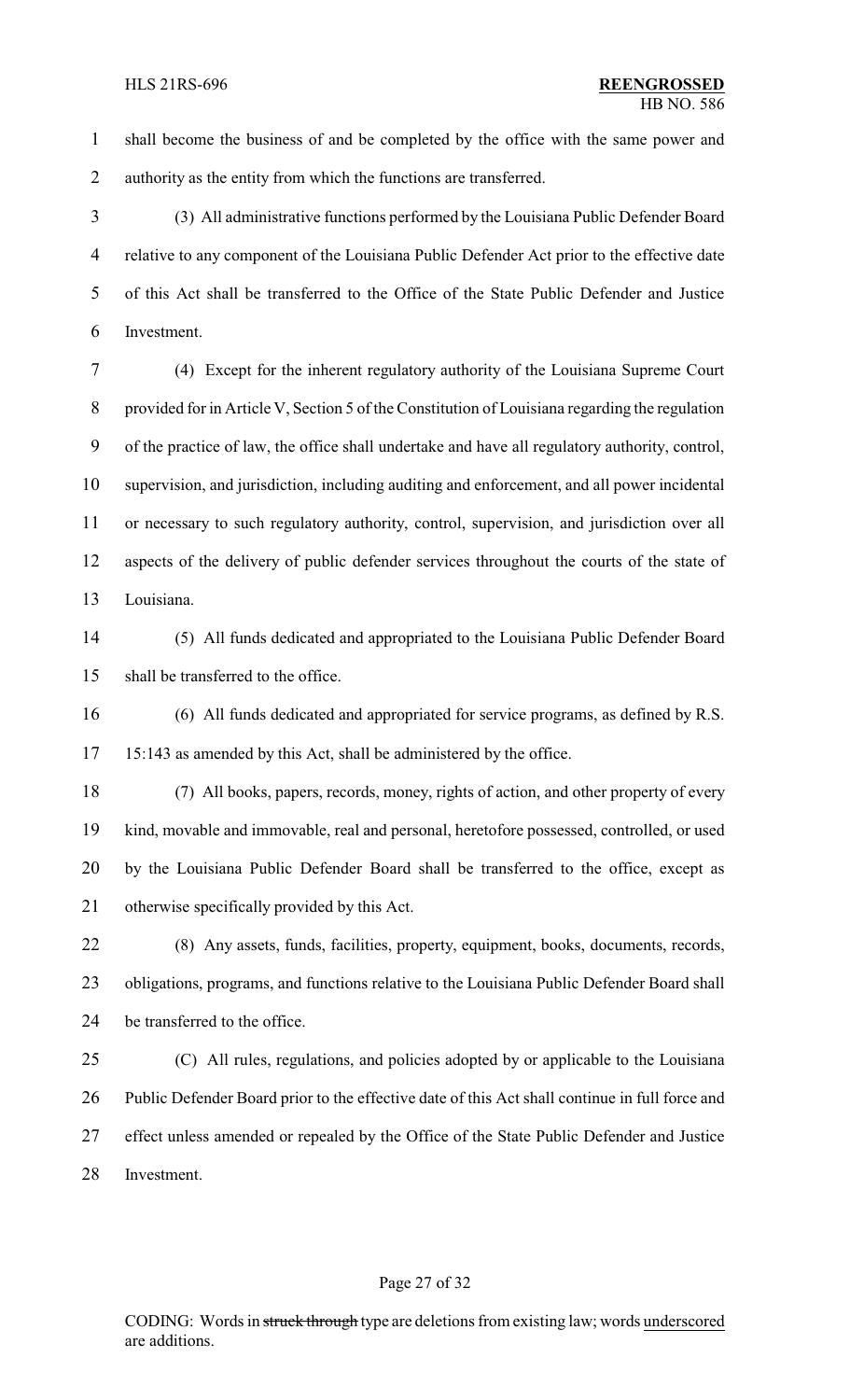(D) Any reference in rules, laws, and documents to or any designation by any law or contract or other document of the Louisiana Public Defender Board shall be deemed to refer to the office provided that, to the extent necessary to prevent the impairment of the contractual obligations of any entity heretofore existing or of the state, the existence, organization, and functions of any such entity shall be excluded from the provisions of this Section. Any legal proceeding to which the Louisiana Public Defender Board is a party and which is filed, initiated, or pending before any court on January 1, 2022, and all documents involved in or affected by said legal proceeding, shall retain their effectiveness and shall be continued in the name of the office. All further legal proceedings and documents in the continuation, disposition, and enforcement of said legal proceeding shall be in the name of the office, and the office shall be substituted for the Louisiana Public Defender Board without the necessity for amendment of any document. All obligations of the Louisiana Public Defender Board shall be the obligations of the office. The office shall be the successor in every way to the Louisiana Public Defender Board, including all of the obligations and debts of the Louisiana Public Defender Board. The provisions of R.S. 15:141 through 184 shall not be construed or applied in any way which will prevent full 17 compliance by the state, or any department, office, or agency thereof, with the requirements of any act of Congress of the United States or any regulation made thereunder by which federal aid or other federal assistance has been or hereafter is made available.

 (E) The office shall, to the extent possible and at the discretion of the state public defender, provide for employees of the Louisiana Public Defender Board, not including the appointed board members, to continue to perform the duties they performed prior to the effective date of this Act without loss of status, salary, and related benefits.

(F) Prior to January 1, 2022, the Louisiana Public Defender Board shall not:

 (1) Sell, transfer, or otherwise remove any asset or thing of value, movable or immovable, corporeal or incorporeal, attributable to or owned by the Louisiana Public Defender Board.

 (2) Incur, transfer, or assign any debt or other responsibility or obligation to the district that is not properly attributable to the Louisiana Public Defender Board.

#### Page 28 of 32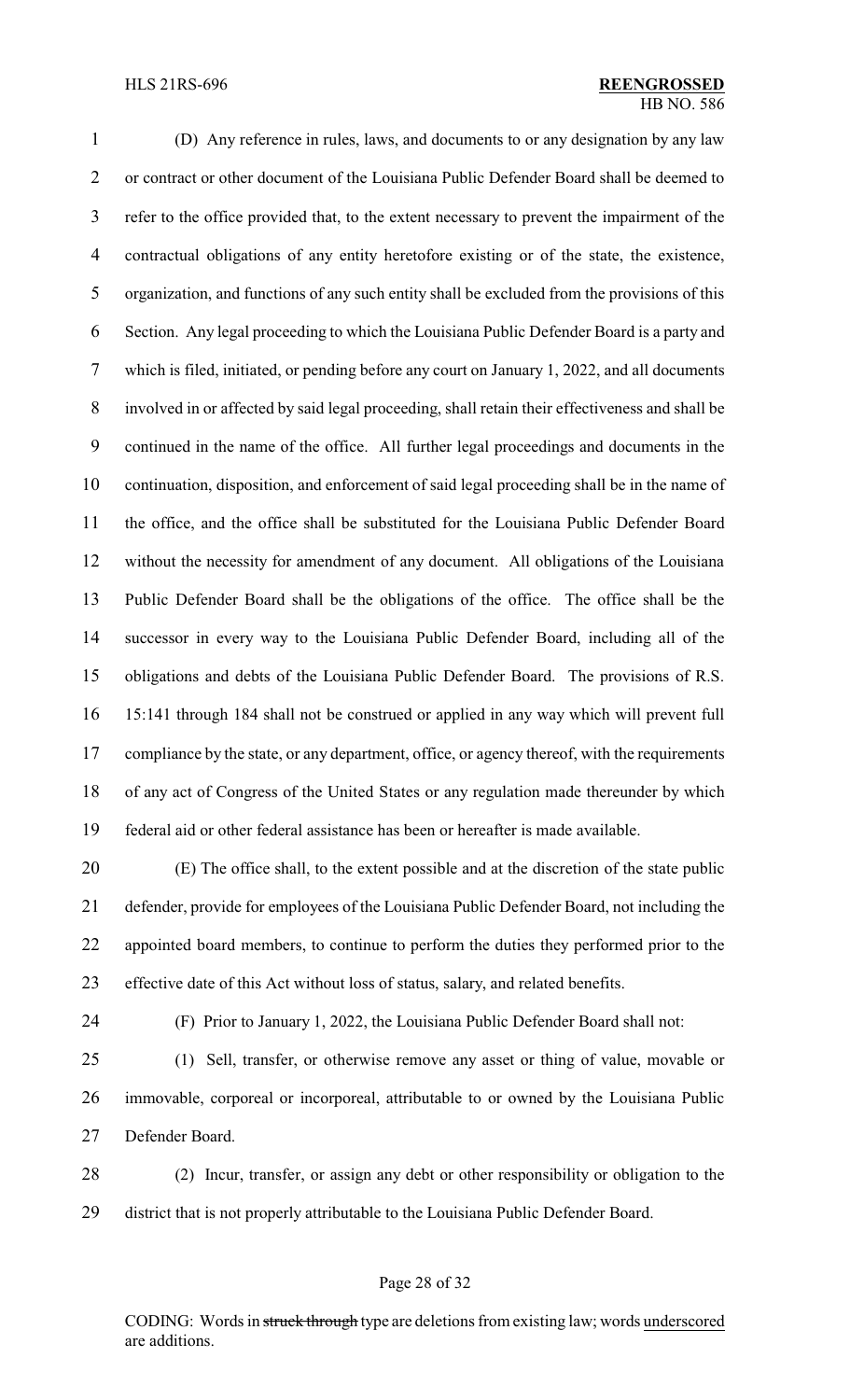- 1 (3) Reduce or reallocate the level of funding, staffing, or support that would
- 2 otherwise be allocated to the Louisiana Public Defender Board.
- 3 (4) Impose any budget reductions or changes in funding without the prior approval
- 4 of the Joint Legislative Committee on the Budget.
- 5 (5) Take any personnel action with regard to any employee without the approval of
- 6 the governor.
- 7 Section 5. The Louisiana State Law Institute is hereby directed to make technical
- 8 changes to statutory laws as necessary to change the terminology in order to reflect the name
- 9 changes provided by this Act, specificallyR.S. 15:141 through 186.6, as necessaryto change
- 10 the term" board" to the term "office".

### DIGEST

The digest printed below was prepared by House Legislative Services. It constitutes no part of the legislative instrument. The keyword, one-liner, abstract, and digest do not constitute part of the law or proof or indicia of legislative intent. [R.S. 1:13(B) and 24:177(E)]

| HB 586 Reengrossed | 2021 Regular Session | Magee |
|--------------------|----------------------|-------|
|                    |                      |       |

**Abstract:** Creates the Office of the State Public Defender and Justice Investment and repeals the La. Public Defender Board.

Present law provides for the La. Public Defender Act which was enacted in order to ensure the right to counsel is delivered by qualified and competent counsel in a manner that is fair and consistent throughout the state and to ensure that adequate public funding is provided and managed in a cost-effective and fiscally responsible manner.

### Proposed law retains present law.

Present law creates and establishes the La. Public Defender Bd. (the board) as a state agency within the office of the governor.

Proposed law eliminates the board and creates the Office of the State Public Defender and Justice Investment (the office) as a state agency within the office of the governor.

Proposed law repeals the present law definition of "board" and other definitions related to the board, adds a definition of "office", and makes technical changes in terminology to reflect the elimination of the board and the creation of the office.

Proposed law defines "service program" as a non-governmental entity that provides assistance to or representation of defendants or other persons in the criminal justice system and that is qualified with the U.S. Internal Revenue Service for an exemption from federal income tax under Section 501(c) of the Internal Revenue Code.

Proposed law repeals all provisions of present law related to the establishment, membership, and voting requirements of the board.

### Page 29 of 32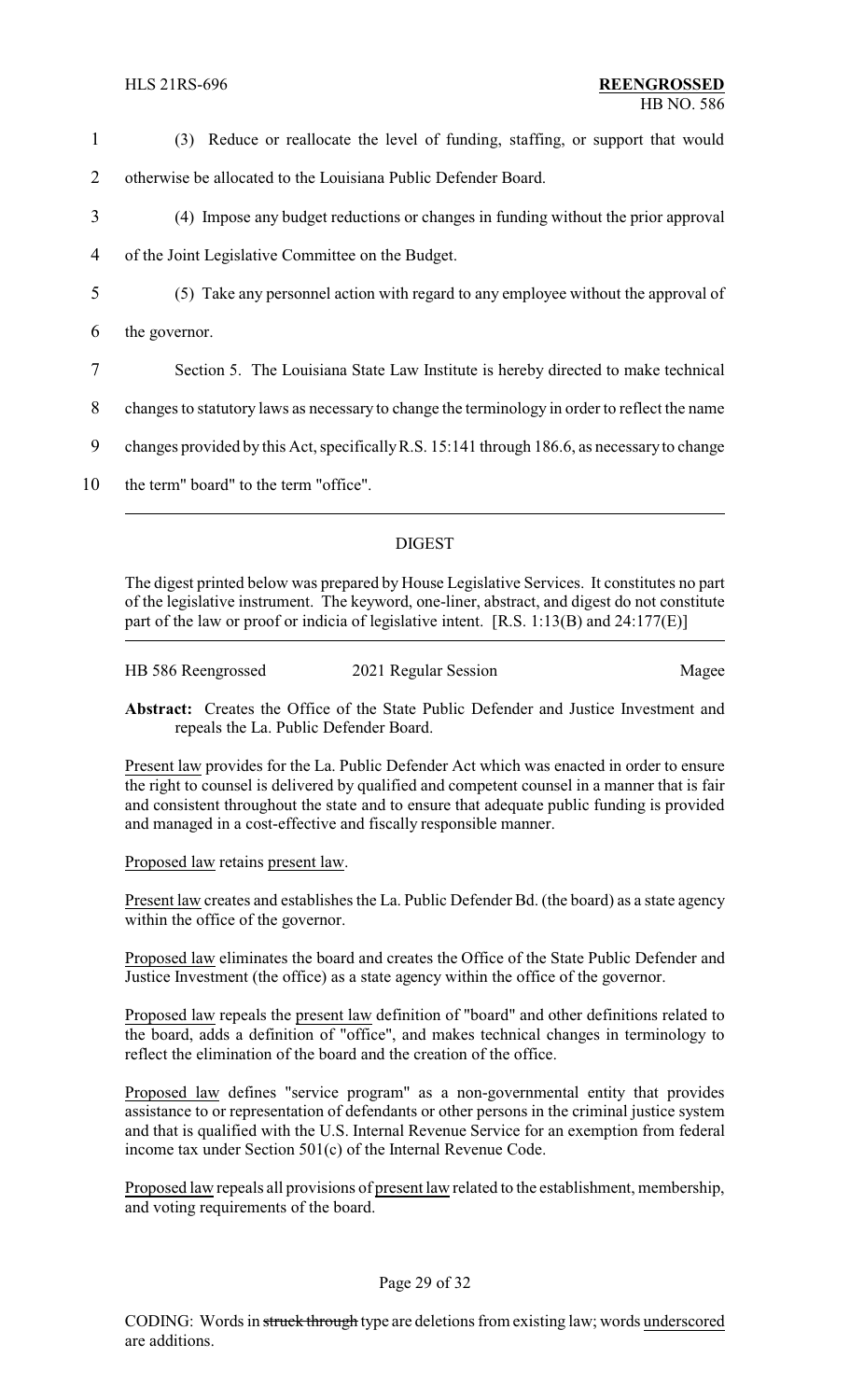Proposed law establishes a nominating committee, provides for the selection of the members of the committee, and requires the committee to submit a list of three nominees for the appointment of the state public defender by the governor, subject to Senate confirmation.

Proposed law provides that if the nominating committee fails to submit the required nominees, the governor shall make the appointment without nominations.

Proposed law provides for qualifications for the position of state public defender.

Present law provides for the powers, duties, responsibilities, and meeting requirements of the board.

Proposed law provides additional duties of the office to implement and coordinate services provided by service programs, allocate funding to public defenders and service programs, and develop a mechanism for the distribution of such funds, but otherwise retains similar duties of the board as provided by present law.

Present law authorizes the Joint Legislative Committee on the Budget (JLCB) to approve employees hired by the board as state employees.

Proposed law repeals present law and requires the office to submit for approval to the JLCB each service program that is to receive funding from the office.

Present law provides for the employment by the board of a state public defender and provides for the qualifications and duties of the state public defender.

Proposed law retains the state public defender but provides for his appointment by the governor and specifies his authority to function as the executive director of the office.

Proposed law establishes the La. Public Defender Advisory Board and provides for the appointment of the 12 members of the board, provides the procedures to expel a member of the board, provides for the filling of vacancies, and provides the duties of the board.

Present law provides for the La. Public Defender Fund and provides that the monies in the fund shall be appropriated, administered, and used solely and exclusively for the purposes of the La. Public Defender Act and program.

Proposed law retains present law but changes the name of the fund to the Justice Investment Fund and also authorizes the use of monies for service programs.

Present law provides for the creation of judicial district indigent defender funds for each judicial district and requires the courts, except in the parish of Orleans, to remit special costs to the fund. Present law provides for a \$45 fee to be assessed in cases in which a defendant is convicted after a trial, pleads guilty or nolo contendre, or forfeits bond.

Proposed law retains present law but requires the costs to be remitted to the state treasurer for deposit into the Justice Investment Fund, and also removes the exception for the parish of Orleans.

Proposed law requires that all funds received pursuant to proposed law be distributed to the public defender districts from which the funds were received within 10 days of receipt of such funds.

Proposed law requires the office to provide a monthly report to each district public defender advisory board detailing the funds received and disbursed by the fund during the preceding month.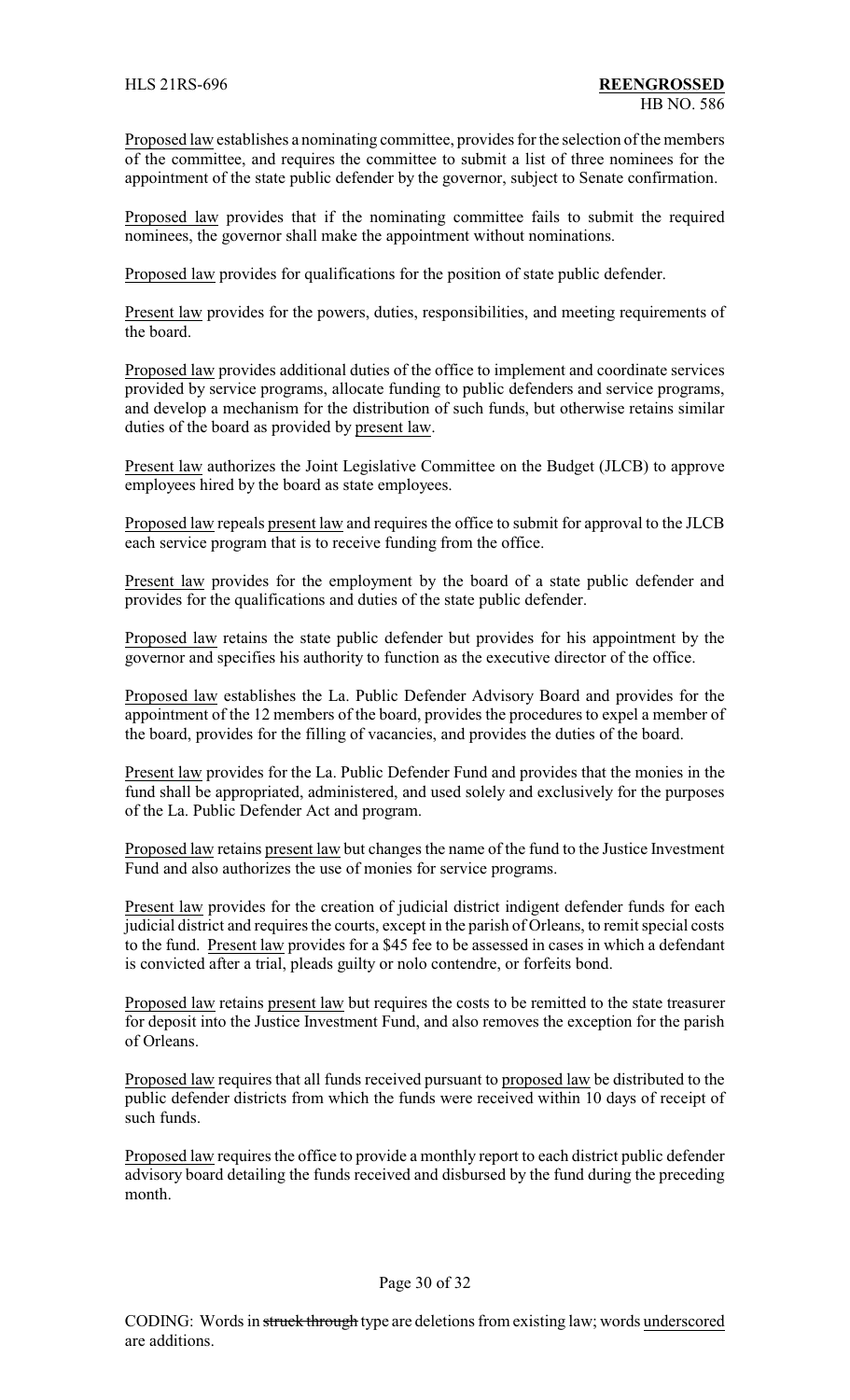Proposed law repeals a reference to surplus funds in the judicial district indigent defender fund on Aug. 5, 2007.

Present law provides that the board is, with respect to the structure of the executive branch of state government, an agency within the governor's office.

Proposed law repeals present law and provides that the office is an agency within the governor's office.

Present law provides for board offices and meeting and quorum requirements.

Proposed law repeals present law.

Present law requires employment of board executive staff, a deputy public defender-director of training, a deputy public defender-director of juvenile defender services, a budget officer, an information technology and management officer, a trial-level compliance officer, and a juvenile justice compliance officer.

Proposed law repeals present law.

Proposed law provides that the office shall be the successor to the board and provides for transitional provisions to take effect on Jan. 1, 2022.

Proposed law directs the La. State Law Institute to make technical changes as necessary to change the terminology in order to reflect the name changes as provided by proposed law.

(Amends R.S. 15:142(C) and (F), 143, 146, 147, 148, 149.1, 152, 166, 167, and 168, and R.S. 36:4(D); Adds R.S. 15:142(G) and 152.1; Repeals R.S. 15:149.2-151 and 153-158)

### Summary of Amendments Adopted by House

- The Committee Amendments Proposed by House Committee on Administration of Criminal Justice to the original bill:
- 1. Add provisions establishing a nominating committee for the nomination of three persons, one of whom is to be appointed by the governor as the state public defender.
- 2. Add qualifications for the position of state public defender.
- 3. Remove references to CASA.
- 4. Add a requirement of providing a financial report to each public defender advisory board detailing funds received and disbursed.

The House Floor Amendments to the engrossed bill:

- 1. Add the chancellor of the Southern University Law Center, or his designee, to the nominating committee.
- 2. Add an additional qualification for the position of state public defender.
- 3. Establish and provide for the appointment and duties of the La. Public Defender Advisory Board.